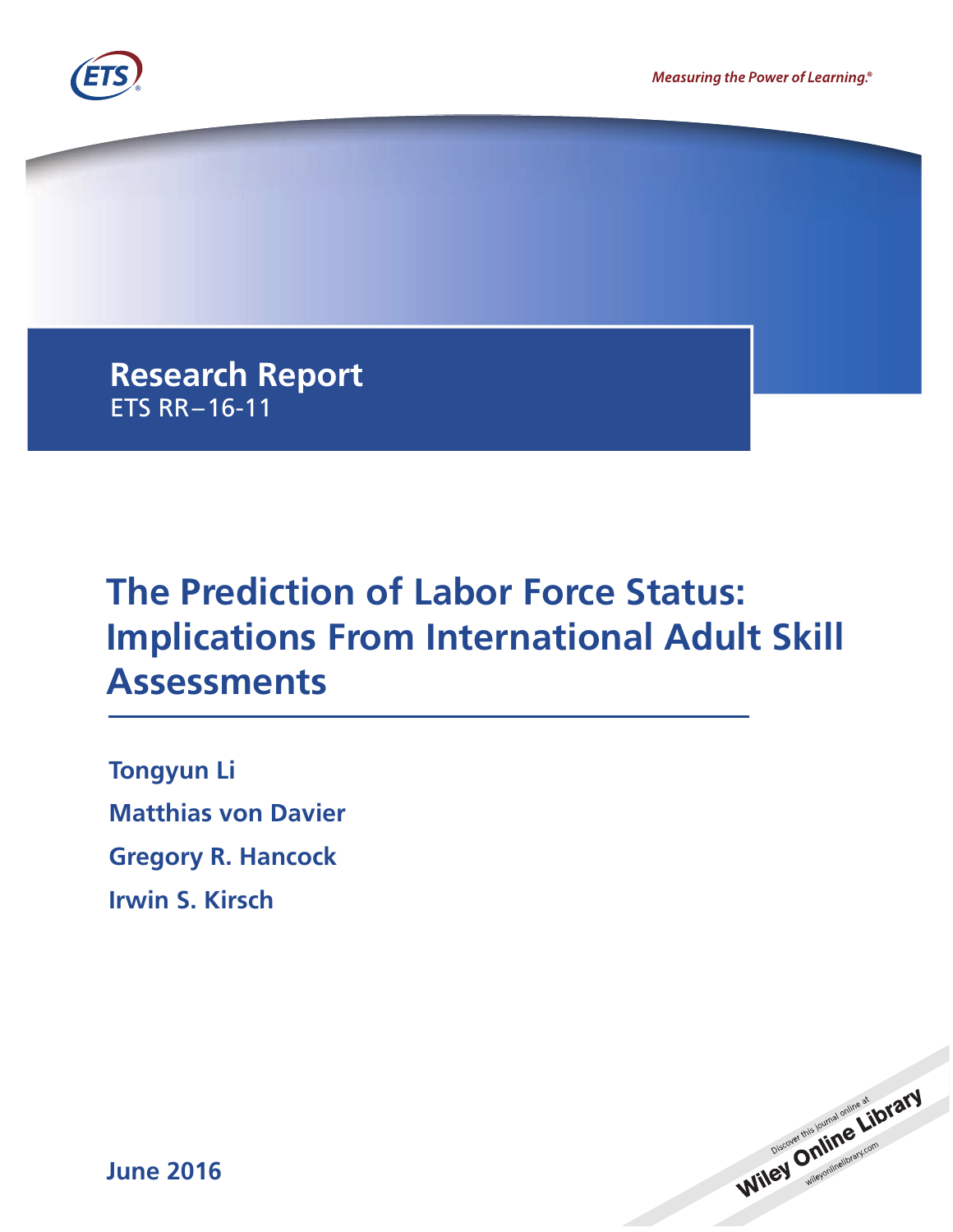## **ETS Research Report Series**

#### **EIGNOR EXECUTIVE EDITOR**

James Carlson *Principal Psychometrician*

#### **ASSOCIATE EDITORS**

Beata Beigman Klebanov *Senior Research Scientist*

Heather Buzick *Research Scientist*

Brent Bridgeman *Distinguished Presidential Appointee*

Keelan Evanini *Research Director*

Marna Golub-Smith *Principal Psychometrician*

Shelby Haberman *Distinguished Presidential Appointee*

Anastassia Loukina *Research Scientist*

John Mazzeo *Distinguished Presidential Appointee*

Donald Powers *Managing Principal Research Scientist*

Gautam Puhan *Principal Psychometrician*

John Sabatini *Managing Principal Research Scientist*

Elizabeth Stone *Research Scientist*

Matthias von Davier *Senior Research Director*

Rebecca Zwick *Distinguished Presidential Appointee*

#### **PRODUCTION EDITORS**

Kim Fryer *Manager, Editing Services* Ayleen Gontz *Senior Editor*

Since its 1947 founding, ETS has conducted and disseminated scientific research to support its products and services, and to advance the measurement and education fields. In keeping with these goals, ETS is committed to making its research freely available to the professional community and to the general public. Published accounts of ETS research, including papers in the ETS Research Report series, undergo a formal peer-review process by ETS staff to ensure that they meet established scientific and professional standards. All such ETS-conducted peer reviews are in addition to any reviews that outside organizations may provide as part of their own publication processes. Peer review notwithstanding, the positions expressed in the ETS Research Report series and other published accounts of ETS research are those of the authors and not necessarily those of the Officers and Trustees of Educational Testing Service.

The Daniel Eignor Editorship is named in honor of Dr. Daniel R. Eignor, who from 2001 until 2011 served the Research and Development division as Editor for the ETS Research Report series. The Eignor Editorship has been created to recognize the pivotal leadership role that Dr. Eignor played in the research publication process at ETS.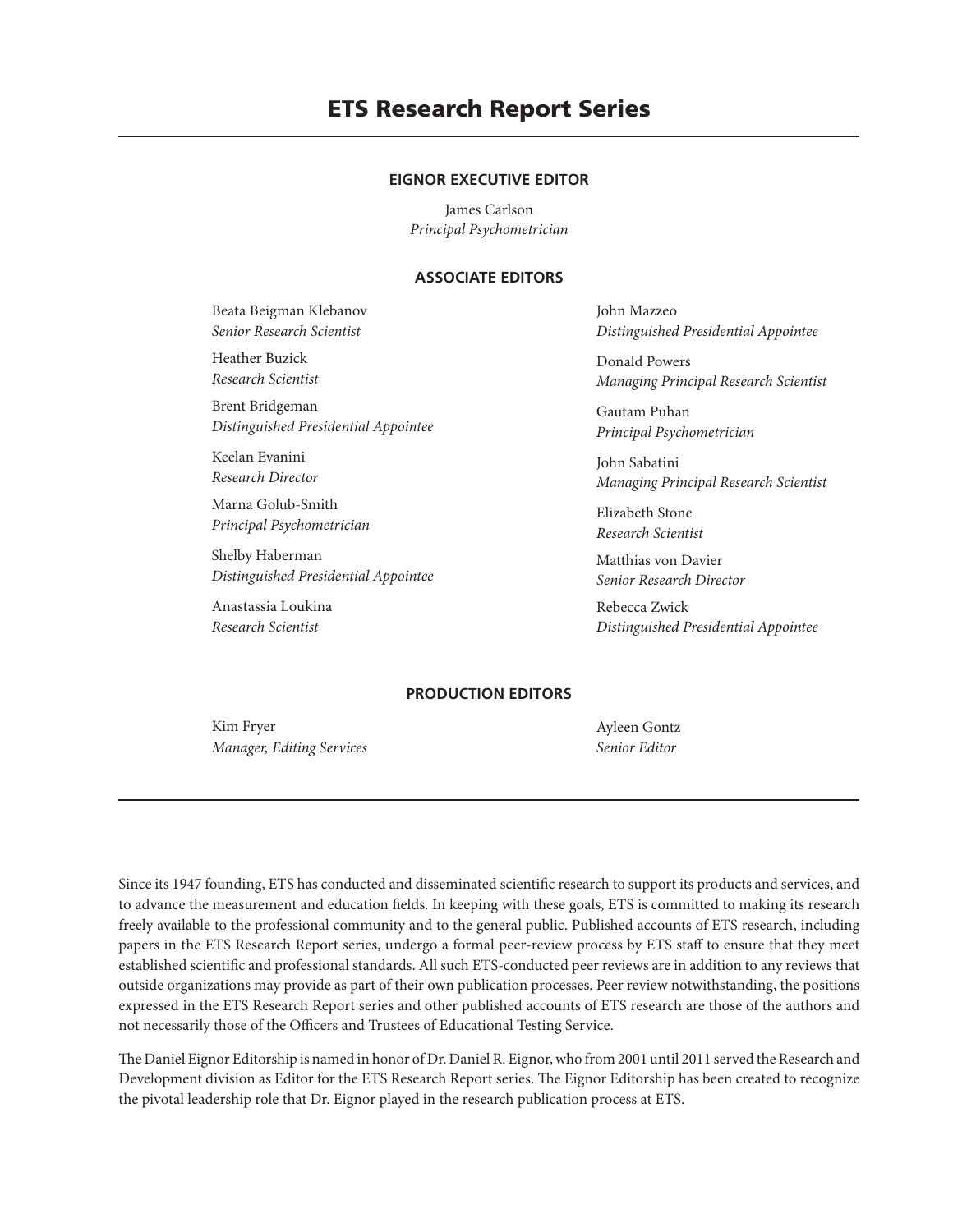#### RESEARCH REPORT

# **The Prediction of Labor Force Status: Implications From International Adult Skill Assessments**

Tongyun Li,<sup>1</sup> Matthias von Davier,<sup>1</sup> Gregory R. Hancock,<sup>2</sup> & Irwin S. Kirsch<sup>1</sup>

1 Educational Testing Service, Princeton, NJ

2 Measurement, Statistics and Evaluation Program, Department of Human Development and Quantitative Methodology, University of Maryland, College Park, MD

This report investigates the prediction of labor force status using observed variables, such as gender, age, and immigrant status, and more importantly, measured skill variables, including literacy proficiency and a categorical rating of educational attainment based on the 1994 International Adult Literacy Survey (IALS), the 2003 Adult Literacy and Life Skills Survey (ALL), and the 2011 Programme for the International Assessment of Adult Competencies (PIAAC) projects. We explored the regression relations in the past two decades for six trend countries and subnational regions that provide data for all assessments: the United States, Norway, the Netherlands, Italy, Canada's English-speaking region, and Canada's French-speaking region. Probit regression models with latent predictors were used in this cross-sectional study to investigate how those variables are structurally related to labor market outcomes. Results show the importance of literacy proficiency and education in determining individuals' labor force status across countries/regions, but with key differences among these countries/regions.

**Keywords** PIAAC; ALL; IALS; probit regression

doi:10.1002/ets2.12097

Over the past two decades, governments, economists, and other stakeholders have become increasingly interested in assessing skills and educational achievement of their adult populations to monitor how well individuals are prepared for the knowledge-based labor market and the economic well-being of nations. Given that the structure of labor markets and the requirements for occupations have been substantially altered by technological forces and economic fluctuations in recent years, young adults are expected to face more challenges and enhance their skills to adapt to the ever-changing society.

As knowledge-based economies that focus on the application of technology and ideas rather than manual labor become dominant worldwide, high levels of educational attainment and competencies have become closely associated with labor market success. Those individuals who lack advanced knowledge or skills to satisfy the increasingly technical demands of the new labor market may find themselves in less stable employment or trapped in long-term unemployment (Organisation for Economic Co-operation and Development & Statistics Canada, 2005).

Recently, the influence of educational attainment and skills on one's labor market experience has been recognized and frequently discussed by economists and educators (e.g., Organisation for Economic Co-operation and Development & Statistics Canada, 2011; Sum, Kirsch, & Yamamoto, 2004). For example, educational achievement has typically been used in social science research as an indirect measure of human capital in explaining earning differences (Organisation for Economic Co-operation and Development & Statistics Canada, 2011). Research has found that education, especially postsecondary education, has a statistically significant and positive effect on earnings across countries (Organisation for Economic Co-operation and Development & Statistics Canada, 2011).

Conversely, a growing number of studies have also been focused on the relations between skills and labor market outcomes. Some economists and sociologists have argued that skills tend to provide a more direct measure of knowledge and competencies than educational attainment and are more indicative of individual productivity differences (Stern & Tuijnman, 1994). Previous research has found that literacy and numeracy skills of individuals have a strong and positive influence on labor market outcomes in most countries, in terms of both the access to full-time employment and earning differences, even when taking into account the effects of educational attainment and other experience (e.g., Finnie &

*Corresponding author:* T. Li, E-mail: tli002@ets.org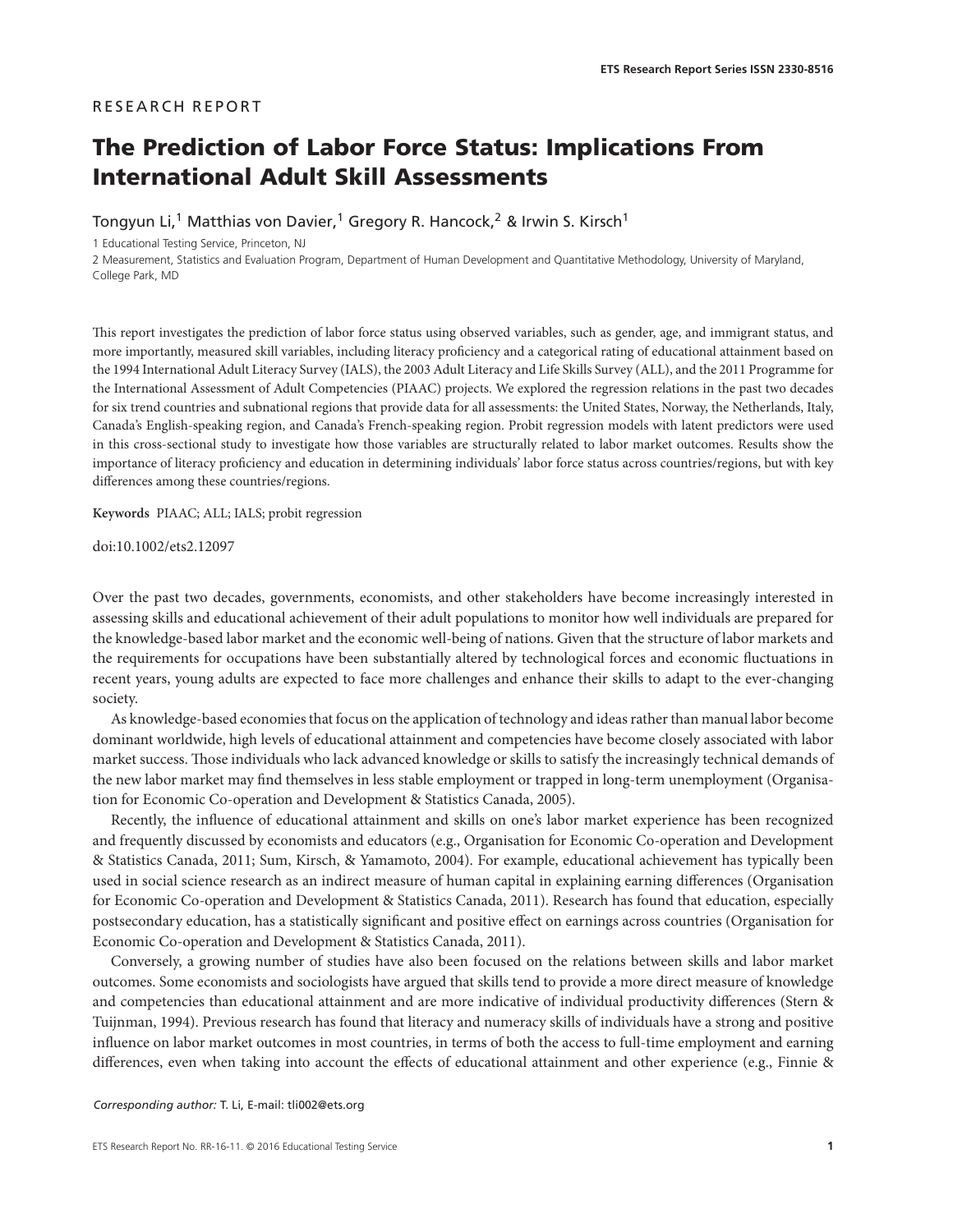Meng, 2006; Organisation for Economic Co-operation and Development & Statistics Canada, 2005, 2011). Individuals with higher skill levels are more likely to have secured full-time employment when compared with their low-skill-level counterparts, even after controlling for age, gender, educational level, and children at home (Organisation for Economic Co-operation and Development & Statistics Canada, 2011).

Among all the relevant skills, literacy proficiency is of particular interest to researchers because of its close association with labor force status and its importance both at the macro and individual levels. At the macro level, literacy is an essential ingredient in the social and economic transformations that are occurring worldwide (Organisation for Economic Cooperation and Development & Statistics Canada, 2000). At the individual level, literacy proficiency not only has a positive influence on one's career prospects but also reduces the chance of long-term unemployment (Organisation for Economic Co-operation and Development & Statistics Canada, 2000). Further evidence has shown that literacy proficiency tends to be a strong predictor of young adults' future success (Sum, 1999). Individuals with stronger literacy skills are more likely to actively participate in the labor force and to avoid unemployment (Berryman, 1994; Sum, 1999). Thus, literacy proficiency is important for both individuals' professional development and social and economic outcomes.

Taken together, higher levels of formal education and literacy proficiency have been considered as benchmarks for achieving success in the labor market (Organisation for Economic Co-operation and Development & Statistics Canada, 2005). However, in most cases, educational achievement and literacy proficiency are not independent. Among a large number of antecedent variables, formal education has been found to be the strongest predictor of literacy proficiency (e.g., Organisation for Economic Co-operation and Development & Statistics Canada, 2000, 2005; Raudenbush & Kasim, 1998). Although these two variables are closely related, their relation is not perfect, and the magnitude of their correlation tends to differ by time and country (Organisation for Economic Co-operation and Development & Statistics Canada, 2011). Attaining a high level of formal education does not necessarily guarantee a high level of literacy proficiency. Conversely, unlike educational attainment, which can only improve throughout one's lifetime, an individual's literacy skills can deteriorate, as shown in later exploratory analyses. Thus, in the present study, both educational attainment and literacy proficiency are included in the analyses.

In the present study, we focus on the cross-sectional analyses and explore the regression of labor force status on predictors such as an estimate of literacy proficiency as well as a categorized educational level variable based on the International Standard Classification of Education (ISCED). In addition, observed variables, including gender, age, and immigrant status, are introduced as predictors. Previous research has often focused on the role of educational attainment in determining labor market outcomes in a particular socioeconomic context, with fewer studies looking into the link between literacy proficiency and labor market experiences across years and countries, largely because of the scarcity of large-scale surveys with comparable data.

The present study advances this line of research and examines the relations between the likelihood of being employed and education, literacy proficiency, and other demographic variables. We investigate the regression relations over the past two decades by using data from the 1994 International Adult Literacy Survey (IALS), the 2003 Adult Literacy and Life Skills Survey (ALL), and the 2011 Programme for the International Assessment of Adult Competencies (PIAAC) projects across six trend countries and subnational regions that provided data for all the assessments: the United States, Norway, the Netherlands, Italy, and Canada's English- and French-speaking regions.

The report is organized as follows.The next section presents a brief summary of research questions and purposes. In the third section, the methodology used in the present study, which consists of two major parts, is detailed. Relevant features of the IALS, ALL, and PIAAC, as well as some exploratory data analysis results, are presented in the initial portion of the section. The latter portion develops the main-effect model and the model with interaction effects for investigating the relative contributions of educational attainment, literacy, age, gender, and immigrant status to labor force status. Estimation methods are also described in some detail. The fourth section reports the results for the six trend countries and regions across the three international surveys. Finally, the report closes with a discussion and conclusion.

#### **The Prediction of Labor Force Status**

As mentioned, the purpose of the present study is to investigate the prediction of employment status using observed demographic variables, such as gender, age, and immigrant status, and more importantly, measured skill variables, including literacy proficiency and a categorical rating of educational attainment. Furthermore, we are interested in the effect of educational attainment over one's career, operationalized in this study as the interaction between age and educational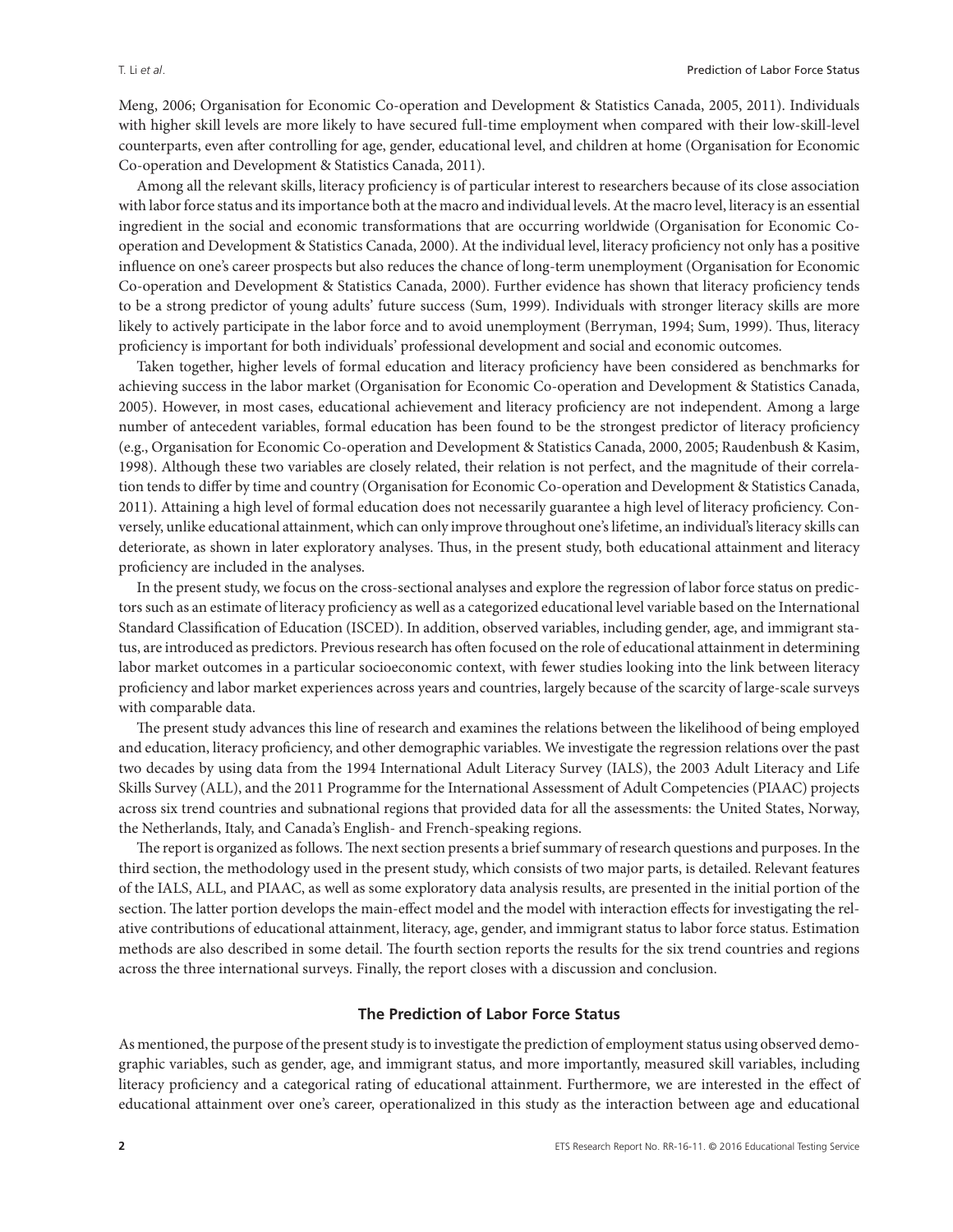attainment in predicting the labor force status, controlling for gender, immigrant status, and literacy proficiency. In addition, we investigated the regression relations over the three assessments in all six trend countries and regions, including the United States, Norway, the Netherlands, Italy, and Canada's English- and French-speaking regions. In the following sections, we examine these major issues and describe the importance of the aforementioned five predictors to labor force status based on the three international large-scale surveys.

#### **Methods**

#### **Data Sources**

In the past two decades, there have been three major surveys of adult literacy proficiencies on the international level: IALS (1994), ALL (2003), and PIAAC (2011).

#### *International Adult Literacy Survey*

This was the first international comparative survey of adult literacy, with the goal of creating comparable literacy profiles across national, linguistic, and cultural boundaries (Organisation for Economic Co-operation and Development & Statistics Canada, 1995). This initiative was the joint effort of seven countries, and the first wave of data collection was carried out in 1994. Besides literacy proficiencies, the survey also offered comprehensive data on respondents' demographic and socioeconomic information, their participation in education and training, and their labor market experiences. Based on data from the first round of collection, a strong plausible link has been found between adult literacy and a country's economic potentials (Organisation for Economic Co-operation and Development & Statistics Canada, 1995). Subsequently, second and third waves of data collection were conducted in 1996 (Organisation for Economic Co-operation and Development & Human Resources Development Canada, 1997) and 1998 (Organisation for Economic Co-operation and Development & Statistics Canada, 2000), respectively, with an additional 16 countries around the world. In total, 23 countries and regions participated in IALS, with the questionnaire administered in multiple language forms. In our analyses, the data for Canada, the Netherlands, and the United States were collected in 1994, whereas those for Norway and Italy were collected in 1998.

#### *Adult Literacy and Life Skills Survey*

Built on the foundation of the IALS project, ALL was the second international comparative study designed to measure the literacy and numeracy skills of individuals between 16 and 65 years old. ALL was conducted according to internationally defined procedures, and the instruments were designed to allow comparisons at an international level across participating countries and regions. Two rounds of data collection were conducted: first, in 2003, and second from 2006 to 2008. Nationally representative samples of adult populations were obtained from 10 participating countries, including Bermuda, Canada, Italy, Norway, Switzerland, the United States, Australia, Hungary, the Netherlands, and New Zealand. The data for the Netherlands used in the present study were from the second round of data collection; the remainder was collected in 2003.

#### *Programme for the International Assessment of Adult Competencies*

Built on earlier results from the IALS and ALL projects, PIAAC—which continues to be administered in additional countries—is designed to facilitate an appropriate assessment of the current state of key cognitive and workplace skills needed for individuals and nations in the knowledge-based modern society. The framework of PIAAC broadens the definition of literacy of the previous two international surveys to make it more relevant to the 21st century, especially by including reading skills in digital environments. Similar to IALS and ALL, PIAAC is administered to nationally representative samples of 16- to 65-year-olds. The survey providing data for this study was delivered in 24 countries and subnational regions in more than 30 national languages in 2011–2012.

#### **Data for the Present Study**

Six countries and subnational regions that participated in all three international comparative surveys are included in the present study: the United States, Norway, the Netherlands, Italy, and Canada's English- and French-speaking regions. All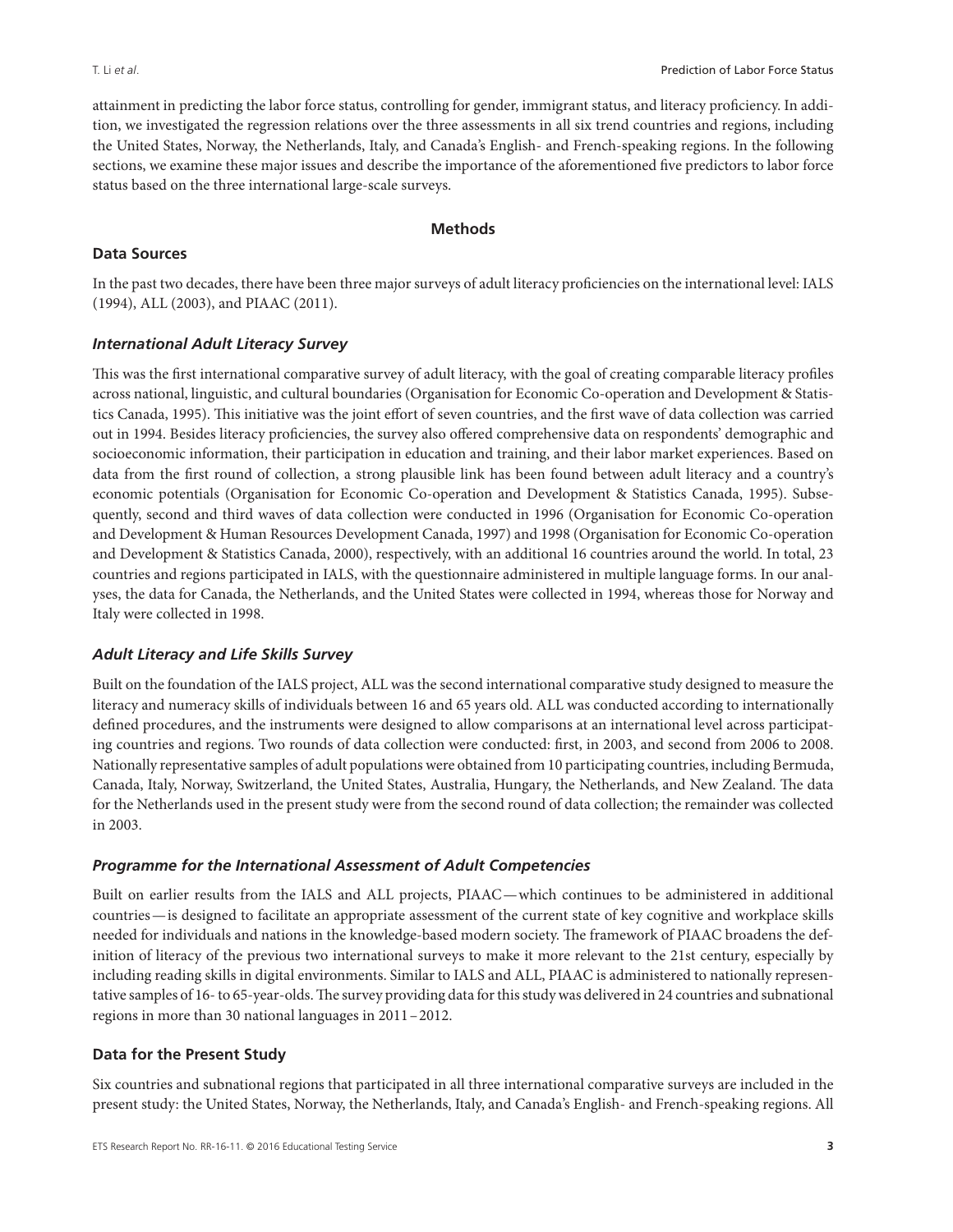studies utilized state-of-the-art methodologies common to most international large-scale assessments (Mislevy, 1992; von Davier, Gonzalez, & Mislevy, 2009; von Davier, Sinharay, Oranje, & Beaton, 2006; Yamamoto & Mazzeo, 1992), providing comparable measures of proficiencies across participating countries and linked across IALS, ALL, and PIAAC (Yamamoto, Khorramdel, & von Davier, 2013, Chapter 17). The methodologies used produce plausible values (Mislevy, 1992) that can be considered imputations of literacy, numeracy, and other proficiencies based on the observed performance of the respondents while controlling for background characteristics (for details on the methodology, see von Davier et al., 2006; von Davier et al., 2009).

As mentioned, plausible values are imputed values drawn from an empirically derived distribution of literacy scale scores that are conditional on the observed values of the assessment items and the background variables (e.g., Mislevy, 1991, 1993; Rubin, 1987; von Davier et al., 2009). These multiple imputation values resemble individual literacy scale scores and have approximately the same distribution as the latent trait (i.e., literacy proficiency) being measured (Wu, 2005). Thus, literacy proficiency is a latent variable measured with error. The plausible values of literacy scale scores and several other trend variables, including gender, age, immigrant status, employment status, and the highest level of education, are used in the present study.

#### *Literacy Scale Plausible Values*

In both IALS and ALL, literacy is operationally defined as "a particular capacity and mode of behavior: the ability to understand and employ printed information in daily activities, at home, at work, and in the community— to achieve one's goals and to develop knowledge and potential" (Organisation for Economic Co-operation and Development & Statistics Canada, 2000, introduction). Built on the IALS/ALL definition, the definition of literacy has been expanded and refined in PIAAC to meet the requirement of the information age. The new definition is "understanding, evaluating, using, and engaging with written texts to participate in society, to achieve one's goals, and to develop one's knowledge and potential" (Organisation for Economic Co-operation and Development, 2012, p. 20).

For example, in the PIAAC literacy assessment, tasks such as assessing and identifying information in a text, integrating and interpreting texts, and evaluating and reflecting on a text are included (Lennon & Tamassia, 2013, Chapter 2). The texts used in PIAAC are either digital or in print and belong to one of the six categories, including description, narration, exposition, argumentation, instruction, and records (Lennon & Tamassia, 2013, Chapter 2). The format of the text is either continuous, such as newspaper articles, or noncontinuous, such as tables, and the stimulus materials represent a variety of social contexts (Lennon & Tamassia, 2013, Chapter 2). In addition, reading components are included in the PIAAC assessment to gather more information about the comprehension skills of those with low literacy proficiency (Lennon & Tamassia, 2013, Chapter 2).

For each respondent participating in PIAAC, literacy proficiency is measured on a scale ranging from 0 to 500 points, and a set of 10 plausible values is generated for the literacy scale (whereas in the previous two survey projects, literacy was measured in prose and document literacy subscales separately). For comparisons among the three adult literacy assessments, the ETS-led PIAAC consortium has conducted a rescaling study of IALS and ALL data that combines the prose and document literacy scales into one comprehensive scale. In addition, this scale is constructed in a way to be aligned with the literacy scale as measured in PIAAC. As a result, for ALL and IALS, this composite literacy scale is comparable to the one used in PIAAC by construction. Details about the procedure can be found in the chapter on scaling of the PIAAC technical report (Yamamoto et al., 2013, Chapter 17). Ten plausible values are generated for the composite literacy scale for each of the participants in IALS, ALL, and PIAAC.

In the present study, the literacy proficiency plausible values are standardized for each country/region across time, so that the interpretation of the regression coefficients is comparable across the three surveys for each country. All 10 plausible values are used in our analyses for each data set per country as one of the predictors for the employment status. The 10 sets of inferences drawn from each data set are then combined based on Rubin's (1987) procedure, as shown in the following.

#### *Educational Attainment*

The education variable used in the present study is the highest level of education in three ordinal categories. It is a derived variable that collapses the original finer grained ISCED categories of schooling. Respondents are classified into three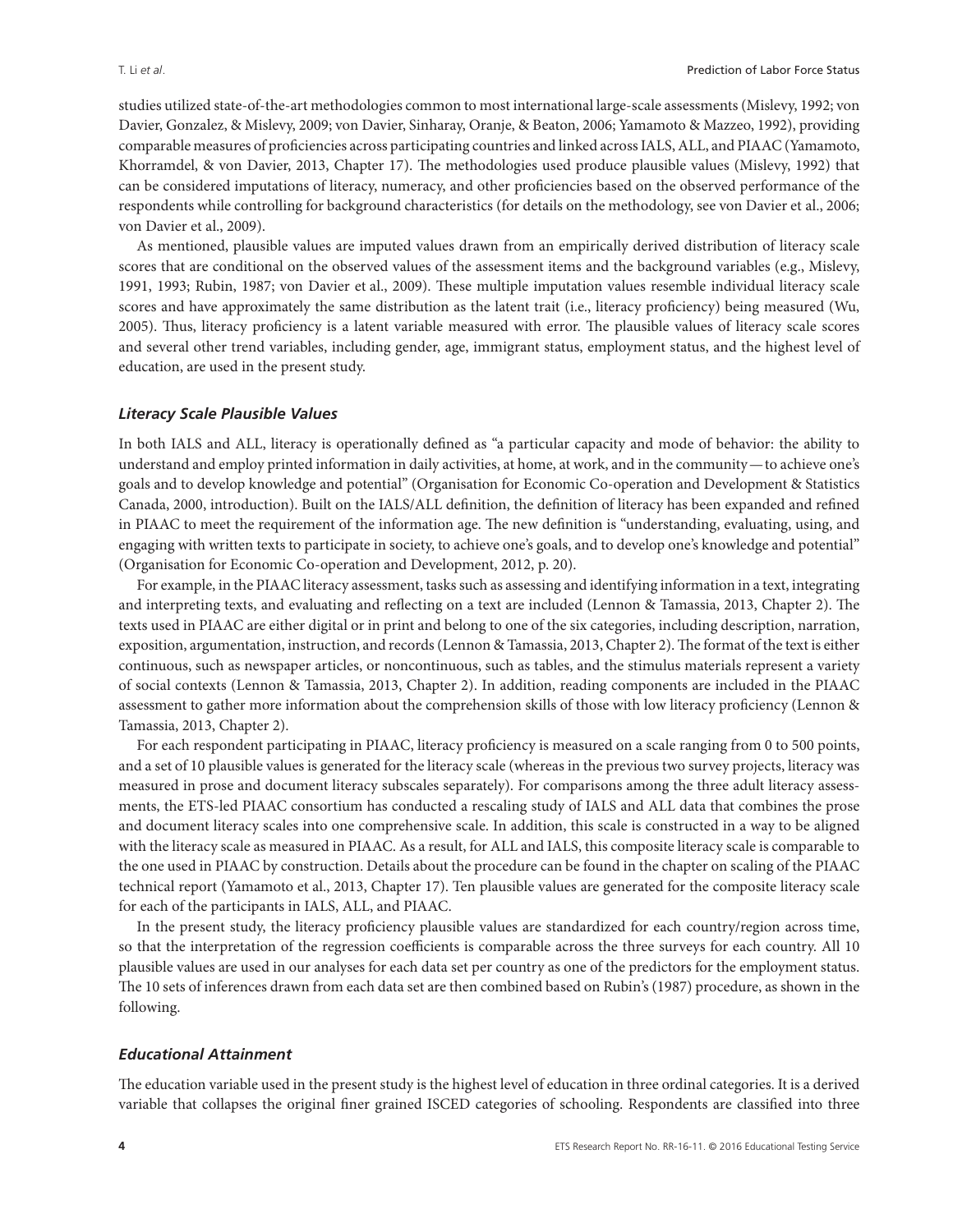|                  |                                              | Educational attainment                                     |                                                            |  |  |
|------------------|----------------------------------------------|------------------------------------------------------------|------------------------------------------------------------|--|--|
| Age (years)      | $1 =$ Below high school                      | $2 =$ High school                                          | $3 =$ Above high school                                    |  |  |
| $\leq 34$<br>>35 | Reference group<br>Inter4 = 1; otherwise = 0 | Inter2 = 1; otherwise = 0<br>Inter $5 = 1$ ; otherwise = 0 | Inter3 = 1; otherwise = 0<br>Inter $6 = 1$ ; otherwise = 0 |  |  |

**Table 1** Dummy-Coded Variables for the Interaction Effect Between Age and Education

major categories:  $1 =$ having less than high school education,  $2 =$ having completed high school education, and  $3 =$ having some postsecondary education. Considering that noise may enter the transformation process and that the same level of education may indicate different levels of competencies in different countries and regions, the education attainment variable, similar to literacy proficiency, is also regarded as an indicator variable that likely contains both random error and some level of systematic difference in definition across countries and surveys.

#### *Other Predictor Variables*

Other predictors of interest are respondent's gender, age, and immigrant status, all of which are observed variables collected during the interview. Gender (i.e.,  $0 =$  male,  $1 =$  female) and immigrant status (i.e.,  $0 =$  nonimmigrant, 1=immigrant) are dichotomous variables, and age is ordinal. Age is defined in 10-year bands with a total of five categories. The first band is defined as 24 years old or younger and the last as 55 years and older.

Both age and the highest level of education are dummy coded using indicator coding for the main-effect model in our later probit regression analysis. When we examine the interaction effects between age and education, we further collapse the five-category age variables into two categories (i.e., 34 years old or younger and 35 years old or older) and create five dummy-coded variables using indicator coding to denote different age and education combinations (see Table 1).

#### *Employment Status*

Using the explanatory variables, we attempt to predict the employment status of individuals to be in one of two groups— the unemployed (coded as 0) and the employed (coded as 1)—at the time of responding to those surveys. Respondents in other response categories, including the retired, students, those who do unpaid household work, and those with "other" as occupational status, are excluded from our analysis.

#### *Missing Data*

All types of unobserved data (e.g., valid skip, do not know, refused) for the variables used in the present study are recoded as missing data (i.e., missing = 99) for our analysis. We do not differentiate different types of unobserved cases, nor do we apply any imputation or deletion for the missingness at the data preparation stage. Missingness is handled in the estimation process as a function of the observed covariates in a pairwise present manner.

#### **Data Analysis**

#### *Exploratory Data Analysis*

As a first step, the raw data were examined graphically and descriptive statistics were obtained from the three international surveys for the six trend countries and regions. Table 2 shows the unemployment and immigration rates of adults in the United States, Norway, the Netherlands, Italy, Canada's English-speaking region, and Canada's French-speaking region across the IALS, ALL, and PIAAC data sets.

The unemployment rates and immigration rates were calculated based on the total sample. With population weights taken into consideration, the descriptive statistics shown in this table were assumed to represent the population values for each country/region. The sample sizes indicated in Table 2 reflected the samples extracted for later probit regression analysis.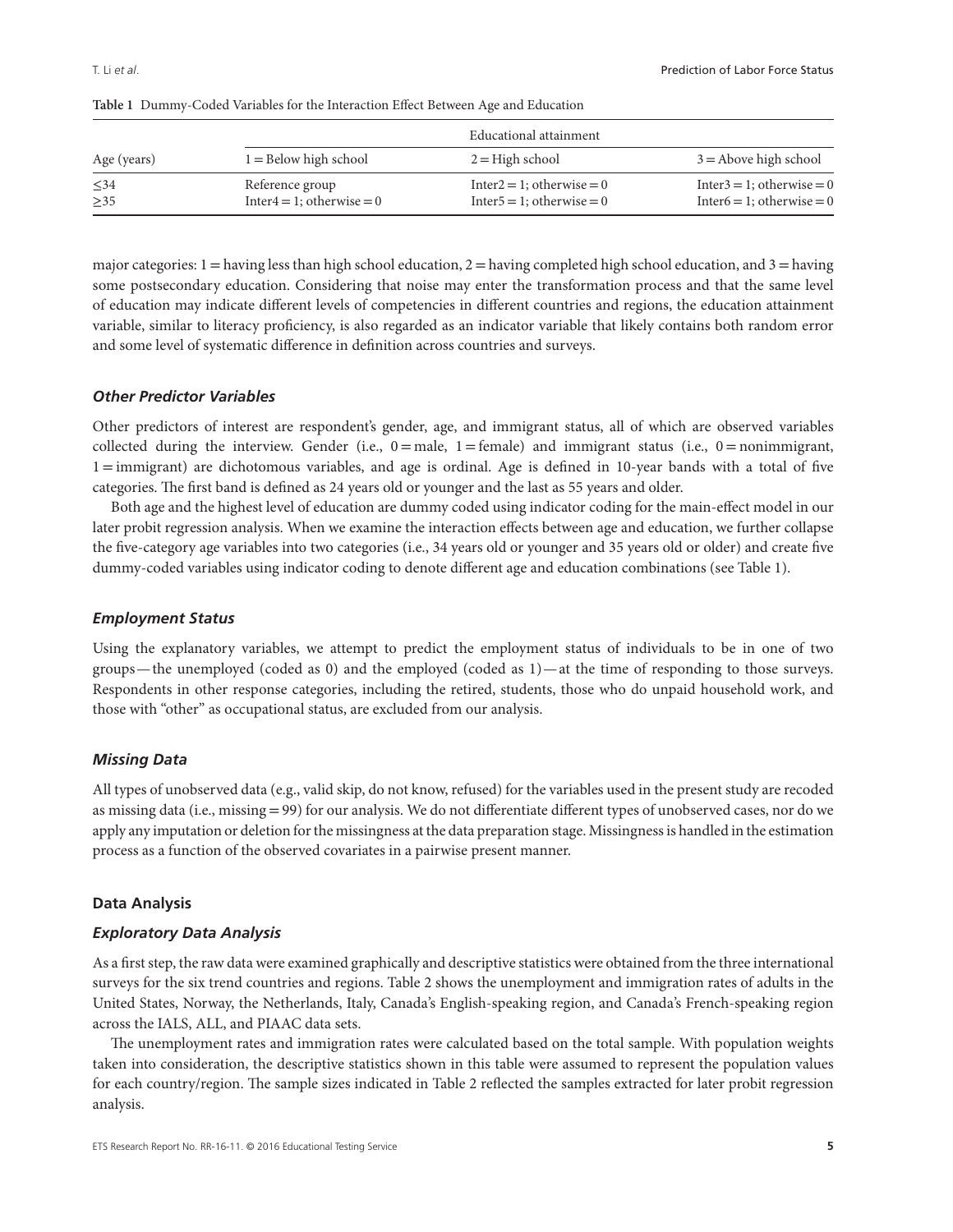| Surveys              | Sample sizes (employed and unemployed) | Unemployment rates (%) | Immigration rates (%) |  |
|----------------------|----------------------------------------|------------------------|-----------------------|--|
| <b>United States</b> |                                        |                        |                       |  |
| IALS (1994)          | 2,150                                  | 3.8                    | 12.7                  |  |
| ALL (2003)           | 2,610                                  | 9.2                    | 14.7                  |  |
| PIAAC (2011)         | 3,539                                  | 8.4                    | 14.7                  |  |
| Norway               |                                        |                        |                       |  |
| IALS (1998)          | 2,500                                  | 2.9                    | 6.2                   |  |
| ALL (2003)           | 3,942                                  | 3.7                    | 6.3                   |  |
| PIAAC (2011)         | 3,599                                  | 3.0                    | 13.4                  |  |
| Netherlands          |                                        |                        |                       |  |
| IALS (1994)          | 1,927                                  | 4.3                    | 6.7                   |  |
| ALL (2006)           | 3,973                                  | 4.1                    | 9.8                   |  |
| PIAAC (2011)         | 3,618                                  | 4.3                    | 12.9                  |  |
| Italy                |                                        |                        |                       |  |
| IALS (1998)          | 1,895                                  | 6.7                    | 2.1                   |  |
| ALL (2003)           | 4,119                                  | 7.3                    | 1.8                   |  |
| PIAAC (2011)         | 3,172                                  | 12.7                   | 9.3                   |  |
| Canada (English)     |                                        |                        |                       |  |
| IALS (1994)          | 2,053                                  | 7.1                    | 24.9                  |  |
| ALL (2003)           | 12,076                                 | 7.7                    | 25.7                  |  |
| PIAAC (2011)         | 12,865                                 | 5.5                    | 29.2                  |  |
| Canada (French)      |                                        |                        |                       |  |
| IALS (1994)          | 848                                    | 10.0                   | 8.6                   |  |
| ALL (2003)           | 3,223                                  | 6.4                    | 8.2                   |  |
| PIAAC (2011)         | 3,954                                  | 4.2                    | 12.8                  |  |

**Table 2** Descriptive Statistics Obtained From the International Adult Literacy Survey (IALS), Adult Literacy and Life Skills Survey (ALL), and Programme for the International Assessment of Adult Competencies (PIAAC) Projects

As shown in the Table 2, the unemployment rate increased for the United States from IALS (1994) to ALL (2003) but slightly decreased when assessed in the most recent (PIAAC) cycle. Conversely, the immigration rate increased from 12.7% to 14.7% from IALS (1994) to ALL (2003) and remained stable over the last decade. For both Norway and the Netherlands, their unemployment rates have remained stable over the last two decades, but their immigration rates have increased dramatically over the last 10 years. In addition, the unemployment rate for Italy has remained stable from IALS (1998) to ALL (2003) but has greatly increased over the last 10 years.The same trend was also observed for the immigration rate of Italy. Finally, for both the English- and French-speaking regions of Canada, the immigration rates have increased in the last decade by approximately 4%. The unemployment rate has decreased for Canada's French-speaking region over the last two decades, whereas the rate for Canada's English-speaking region has remained relatively stable, with only slight increases and decreases.

Furthermore, we examined the average literacy proficiency by age group. For exploratory purposes, we used only one set of plausible values to provide an approximation of the relation between literacy proficiency and age. As demonstrated in Figure 1, the literacy proficiency of adults in these six countries and regions was similar for individuals aged 24 years old or younger and those aged between 25 and 34 years. However, from 35 years old and up, the literacy level began to show a decreasing pattern, reaching its minimum for the last age group (i.e., 55 and older). These patterns were consistent across the three international data sets for all six trend countries and regions. Therefore, the exploratory plot has provided some indications that literacy proficiency, unlike educational attainment, is a variable that changes over one's lifetime. The exploratory analysis also provided some evidence that 35 years old was a reasonable cutoff value to collapse age categories for the investigation of the interaction effect between educational attainment and age.

In addition, we examined the employment rates as a function of the literacy proficiency for the three international surveys across the six trend countries and regions based on the extracted sample data that were used in later probit regression analyses. As described in the previous section, respondents in other irrelevant working status categories were excluded from our analysis. The percentage of respondents excluded ranged between 22.7% and 41.2% for those countries and regions. For each data set per country, the sample was divided into 10 subgroups at every 10th percentile of literacy proficiency, and the employment rate was calculated for each subgroup. A smoothing curve was imposed using a spline function for each data set to show the general tendency of employment rate as a function of the literacy proficiency.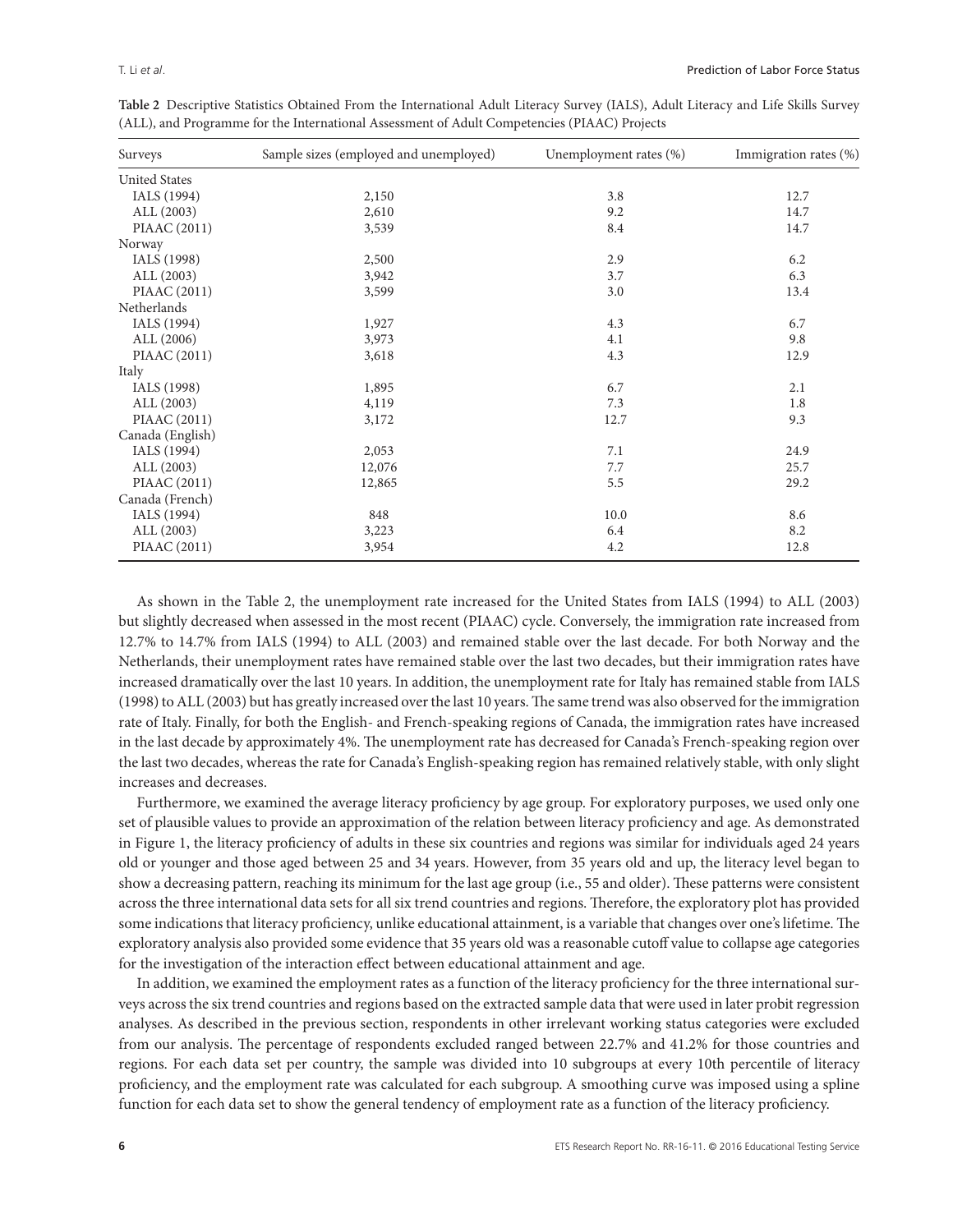

**Figure 1** Average literacy proficiency by age group.

As shown in Figure 2, the role of literacy has become increasingly important in determining the labor force status for the United States and Italy over the last two decades. However, the pattern was the opposite for Norway, the Netherlands, and Canada's French-speaking region. The slopes of the curves became smaller as time went by, indicating that the variation in employment rates by literacy proficiency level became smaller for these three countries/regions, which was an important implication for the probit regression analysis presented in the following section. For Canada's English-speaking region, the pattern did not change much over the years.

#### **Probit Regression With Latent Predictors**

In the present study, we applied probit regression models to regress employment status (i.e., employed or unemployed) on observed variables, including respondent's gender, age groups, immigration status, and the highest level of education (in three levels), as well as literacy scale plausible values. In general, both logistic and probit regression models may be applied in this scenario, and very similar results would be obtained. Considering that the probit regression model is the default method in economics-related research and the current report focused on the socioeconomic changes in different trend countries and regions, a probit model was used in the present study.

Thus, the plan for analysis was first to determine whether the five aforementioned predictors taken together could predict the labor force status in all six trend countries and regions across the last two decades using Model 1. Only main effects were considered in Model 1; no interaction effects were allowed among the predictors:

$$
Pr (Emp = 1|X) = \Phi (\beta_0 + \beta_{Gen} (Gen) + \beta_{Imm} (Imm) + \beta_{A2} (Age2) + \beta_{A3} (Age3) + \beta_{A4} (Age4) + \beta_{A5} (Age5) + \beta_{E2} (Edu2) + \beta_{Es} (Edu3) + \beta_{Lit} (PVLIT)),
$$
\n(1)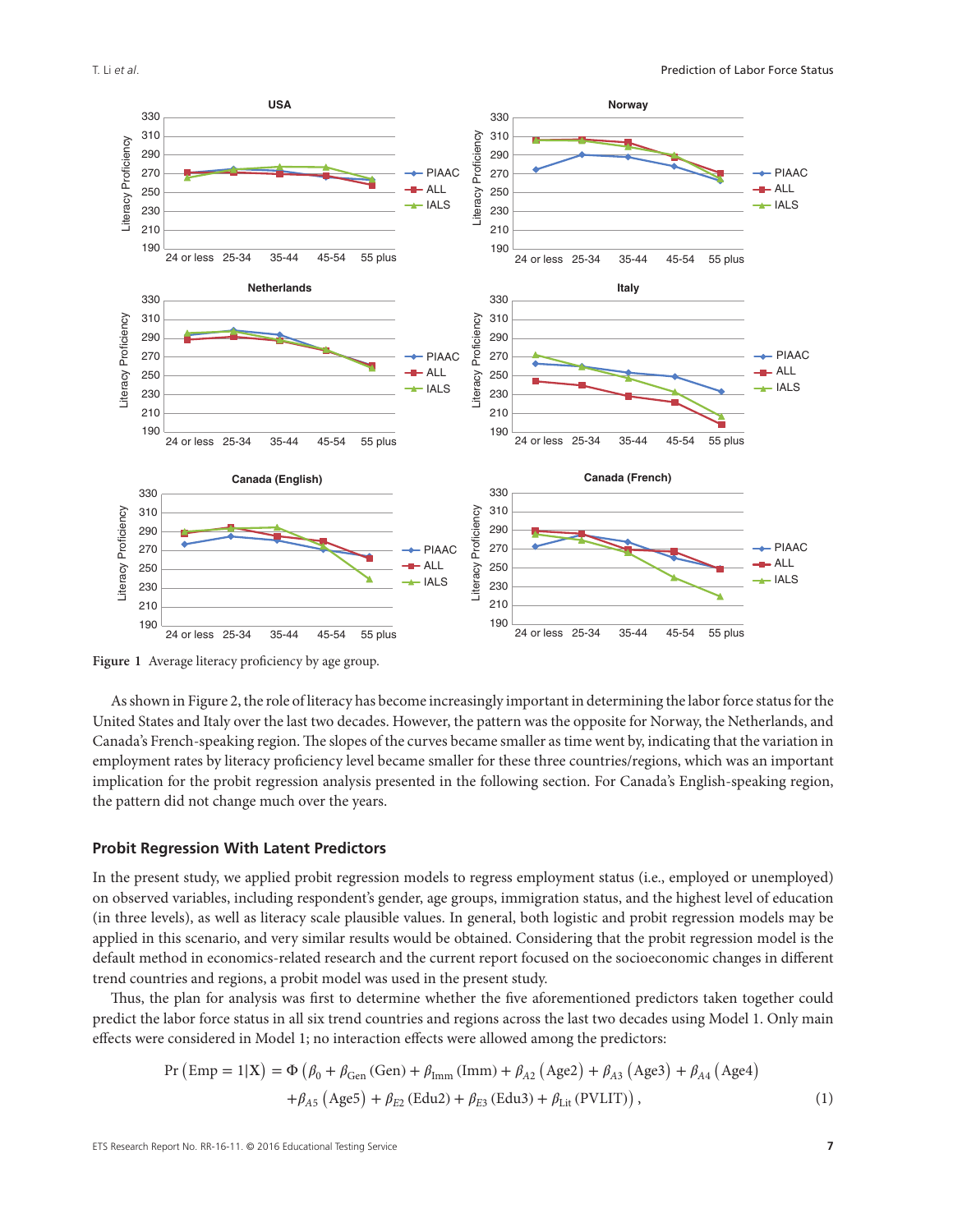

**Figure 2** Average employment rate by literacy proficiency percentiles.

where **X** stands for the vector of predictors, Pr denotes probability, and Φ indicates the cumulative distribution function (CDF) of the standard normal distribution.

Then, according to the second research question, Model 2 was used to investigate the interaction between age and educational attainment in the prediction of labor force status, controlling for gender, age, and literacy proficiency. In Model 2, the main effects of age and educational attainment were removed to reduce the collinearity between predictors:

$$
Pr (Emp = 1|X) = \Phi (\beta_0 + \beta_{Gen} (Gen) + \beta_{Imm} (Imm) + \beta_{Int2} (Int2) + \beta_{Int3} (Int3) + \beta_{Int4} (Int4) + \beta_{Int5} (Int5) + \beta_{Int6} (Int6) + \beta_{Lit} (PVLIT)).
$$
\n(2)

#### *Estimation and Combined Inferences*

Model estimation was carried out using Mplus 6.1 with a robust weighted least squares estimator based on a diagonal weight matrix with standard errors and mean- and variance-adjusted chi-square test statistic that use a full weight matrix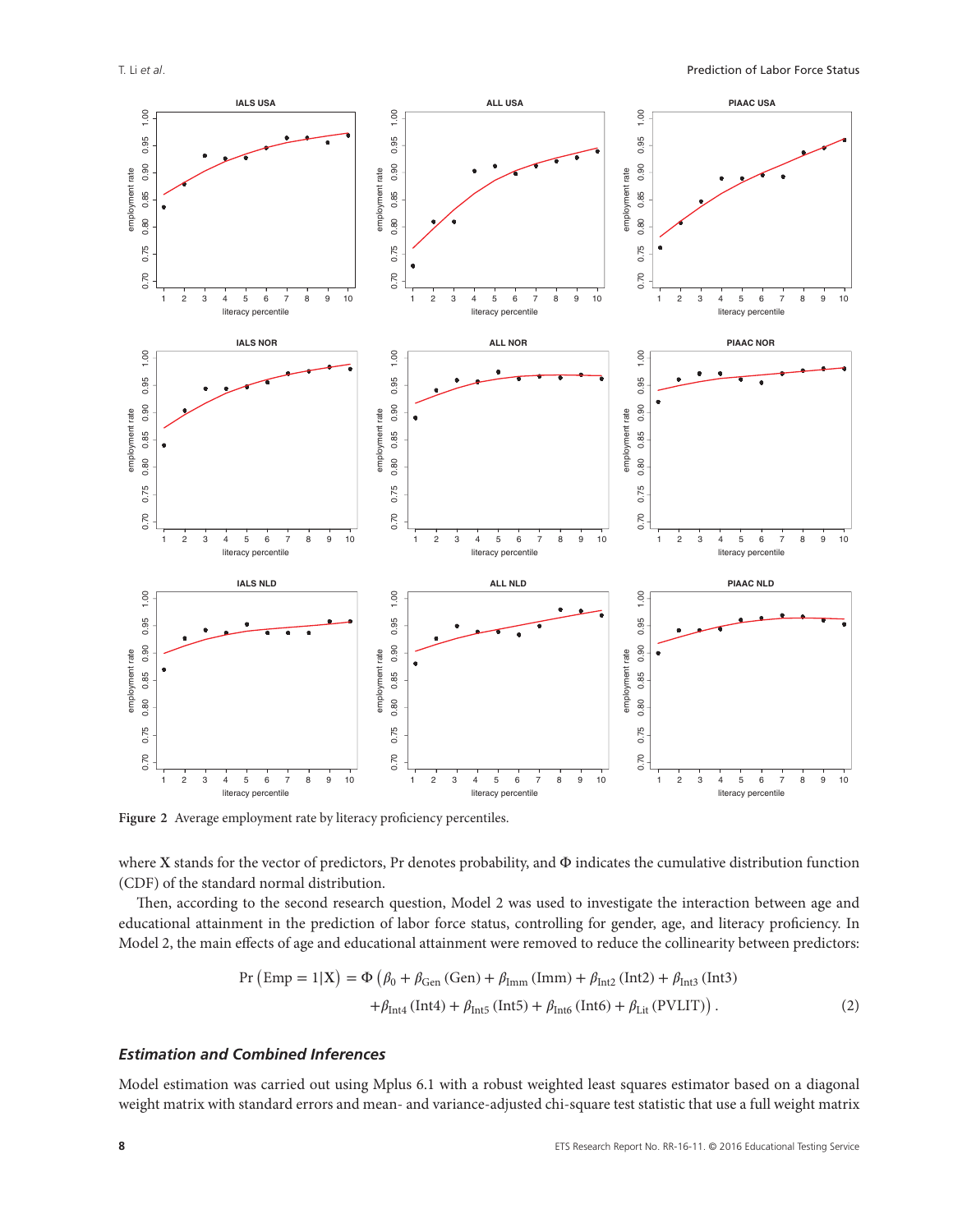

**Figure 2** Continued

(i.e., WLSMV). The WLSMV, which uses the diagonal weight matrix to obtain the estimates, is a robust estimator that does not assume normally distributed variables and provides the best option for modeling categorical or ordered data (Brown, 2006). Both the replicate weights and the total sampling weights were taken into consideration. For each data set per country/region, the estimation was repeated 10 times respectively for each set of literacy plausible values. The 10 sets of parameter estimates were then combined into a single set of results using Rubin's (1987) procedure. Specifically, let *Qi* be the probit regression coefficient estimate obtained based on the *i*th (i.e.,  $i = 1, ..., m$ ) set of plausible values and  $U_i$  its corresponding variance. The point estimate for *Q* based on the *m* imputed data sets is

$$
\overline{Q} = \frac{1}{m} \sum_{i=1}^{m} Q_i
$$
\n(3)

The within-imputation variance  $\overline{U}$  is defined as

$$
\overline{U} = \frac{1}{m} \sum_{i=1}^{m} U_i
$$
\n(4)

ETS Research Report No. RR-16-11. © 2016 Educational Testing Service **9**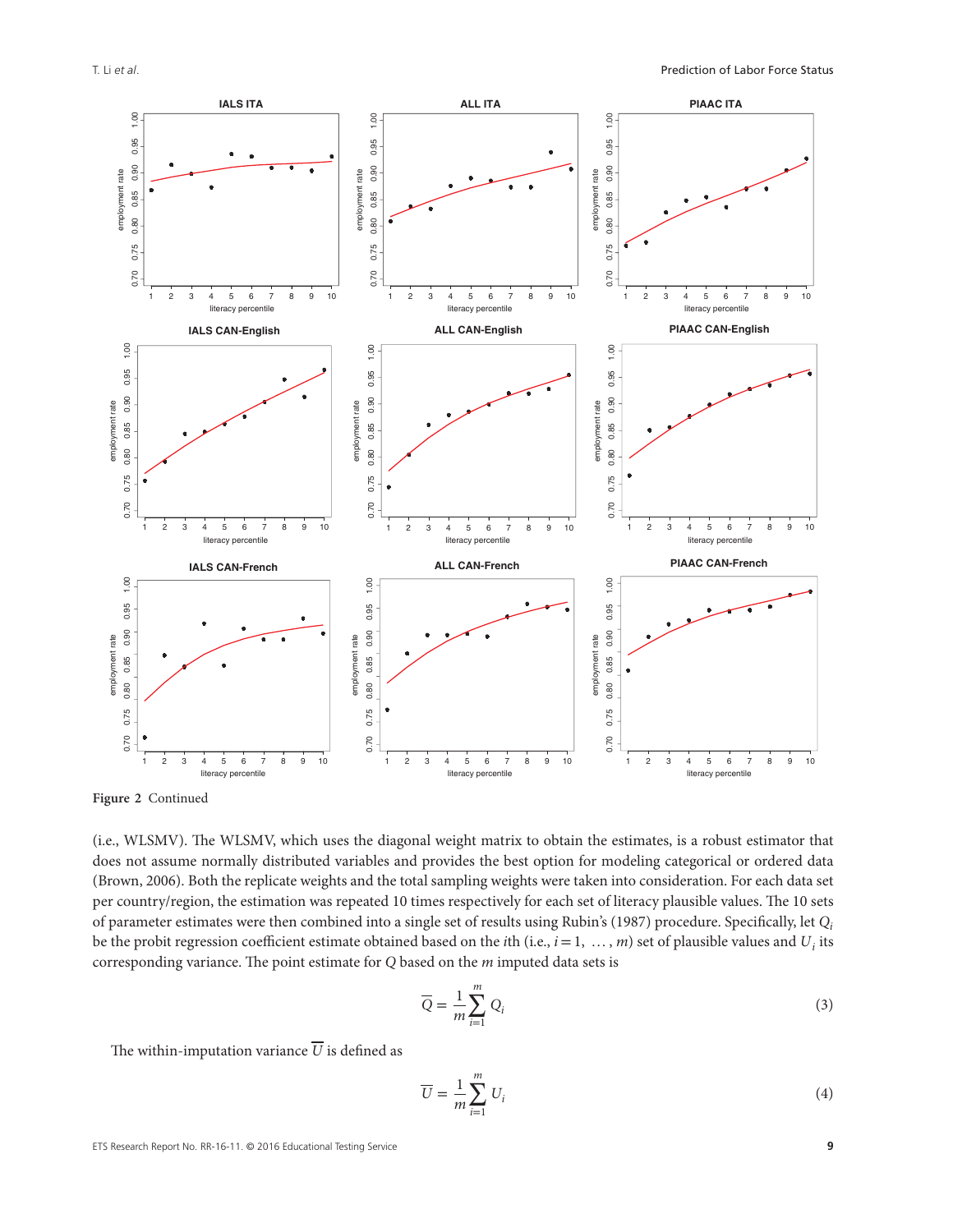and the between-imputation variance is

$$
B = \frac{1}{m-1} \sum_{i=1}^{m} \left( Q_i - \overline{Q} \right)^2 \tag{5}
$$

Thus, the variance associated with the *Q*, which is the average of the regression coefficient estimates based on the *m* sets of plausible values, is given by

$$
T = \overline{U} + \left(1 + \frac{1}{m}\right)B\tag{6}
$$

with  $f = (m-1)[1+(\overline{U}/(1+m^{-1})B)]^2$  degrees of freedom (Satterthwaite, 1941, 1946). Consequently, hypothesis testing with the null hypothesis *Q* = 0 can be performed with the test statistic  $\overline{Q}/T^{1/2}$ , which follows a *t*-distribution with *f* degrees of freedom under the assumed condition that there are a finite number of multiple imputations but an infinite number of observations in the sample (Rubin & Schenker, 1986).

#### **Results**

Model 1 was first used to fit the data from the three large-scale surveys for each country/region, and the combined inferences are provided in Tables 3–8. For interpretation purposes, all of the regression coefficients are converted to probability based on the CDF of the standard normal distribution. To start, indicated in Table 3, the probability of being employed in the United States in IALS (1994) was .857 for nonimmigrant male individuals who were 24 years old or younger, having less than high school education and with average literacy proficiency. However, this probability decreased to .762 in ALL (2003) and to .685 in PIAAC (2011). For a 1 standard deviation increase in the literacy proficiency above the baseline (i.e., 0), the likelihood of employment increased by .03 in 1994; by comparison, the increase was .071 in 2003 and .061 in 2011, holding all else constant. The effect of literacy proficiency on the likelihood of being employed was statistically significant in 2003 and 2011.

For those who obtained a high school diploma, the probability of employment was .072 greater than those who had below high school education based on the IALS data; for those who had at least some postsecondary education, the probability of employment was .09 greater than for those who were below high school, controlling for all other variables. In 2003, the likelihood of employment was .101 greater for those who completed high school education and .125 greater for those who had above high school education, compared with their counterparts who received below high school education. In 2003, the differences became even greater, at .133 and .203, respectively, for the two higher educational levels.

Furthermore, those who received a high school diploma and those who had at least some postsecondary education were found to be significantly different from those who had below high school education in terms of the likelihood of being employed. Overall, both the descriptive statistics and the hypothesis testing results have provided evidence that the likelihood of being employed tended to be more differentiated by education, especially postsecondary education, in the last decade compared to 20 years ago, as shown in the ALL and PIAAC results.

As for the three demographic variables, immigrants were more likely to find a job and women were slightly less likely to be employed in the United States, as indicated by the results based on the ALL and PIAAC data. The four age groups of adults older than 25 years were more likely than their younger counterparts to be employed. The age effect became more pronounced in the 2003 ALL and 2011 PIAAC data than it was two decades earlier.

Table 4 demonstrates the results for Norway based on the three large-scale surveys. For nonimmigrant male individuals who were 24 years old or younger, the probability of being employed was .920 in IALS (1998) if they had less than high school education and average literacy proficiency. However, the probability decreased to .871 in ALL (2003) and .825 in PIAAC (2011). For a 1 standard deviation increase in the literacy proficiency above the baseline (i.e., 0), the likelihood of being employed increased by .02 in 1998; the increase was .046 in 2003 and .018 in 2011, holding all else constant. The effect of literacy proficiency on the likelihood of being employed was statistically significant in 1998 and 2003 but was no longer significant in 2011, controlling for the other predictors.

However, as indicated by the PIAAC results, for those who obtained a high school diploma, the probability of employment was .107 greater than for those who had below high school education; for those who had at least some postsecondary education, the probability of employment was .127 greater than for those who had below high school education, controlling for all other variables. In the 2008, IALS data and the 2011 PIAAC data, education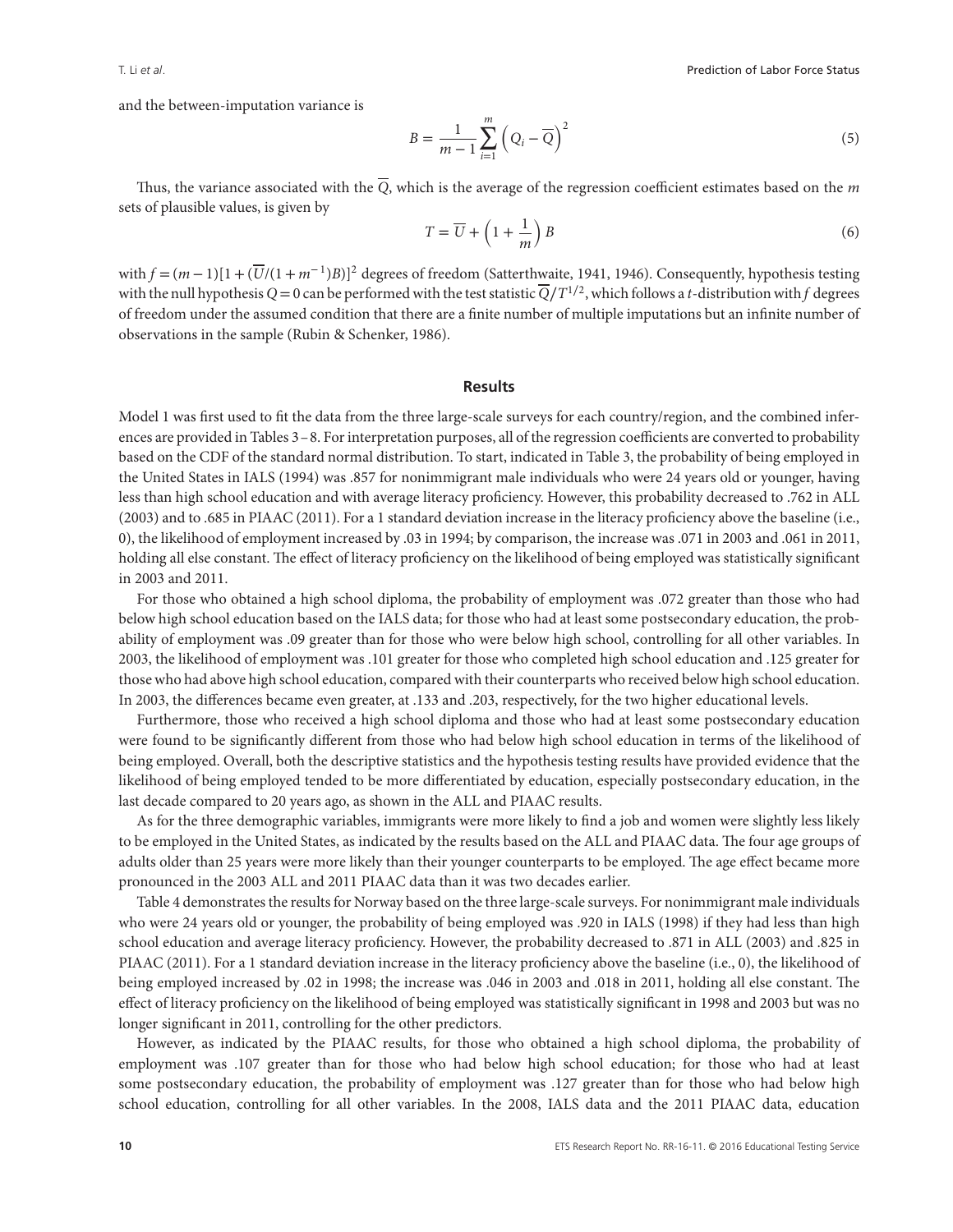| Table 3 Parameter Estimates for Model 1: The United States |  |  |  |  |
|------------------------------------------------------------|--|--|--|--|
|                                                            |  |  |  |  |

|                  | IALS (1994)        | ALL (2003)         | PIAAC (2011)        |
|------------------|--------------------|--------------------|---------------------|
| Intercept        | $1.068(0.161)$ *** | $0.714(0.123)$ *** | $0.482(0.105)$ ***  |
| Literacy         | 0.142(0.087)       | $0.253(0.050)$ *** | $0.180(0.044)$ ***  |
| Gender           | $-0.053(0.096)$    | $-0.230(0.071)$ ** | $-0.136(0.059)^{*}$ |
| Immigrant status | 0.063(0.149)       | $0.252(0.122)^{*}$ | $0.282(0.113)^*$    |
| Age2             | 0.122(0.144)       | 0.122(0.095)       | $0.337(0.094)$ ***  |
| Age3             | $0.336(0.156)^*$   | $0.346(0.096)$ *** | $0.294(0.086)$ ***  |
| Age4             | 0.330(0.183)       | $0.460(0.114)$ *** | $0.346(0.092)$ ***  |
| Age5             | $0.485(0.241)^{*}$ | $0.348(0.142)^{*}$ | $0.383(0.109)$ ***  |
| Edu2             | $0.403(0.173)^{*}$ | $0.382(0.082)$ *** | $0.425(0.095)$ ***  |
| Edu <sub>3</sub> | 0.544(0.296)       | $0.496(0.109)$ *** | $0.736(0.086)$ ***  |

\**p<*.05; \*\**p<*.01; \*\*\**p<*.001.

**Table 4** Parameter Estimates for Model 1: Norway

|                  | IALS (1998)        | ALL(2003)          | PIAAC (2011)                  |
|------------------|--------------------|--------------------|-------------------------------|
| Intercept        | $1.403(0.154)$ *** | $1.132(0.201)$ *** | $0.934(0.148)$ ***            |
| Literacy         | $0.193(0.057)$ **  | $0.253(0.074)$ **  | 0.072(0.052)                  |
| Gender           | $-0.056(0.134)$    | $-0.041(0.101)$    | $-0.077(0.082)$               |
| Immigrant status | $-0.572(0.178)$ ** | $-0.103(0.116)$    | $-0.414(0.120)$ <sup>**</sup> |
| Age2             | 0.195(0.107)       | 0.208(0.154)       | $0.372(0.135)$ **             |
| Age3             | $0.669(0.103)$ *** | $0.559(0.181)$ **  | $0.341(0.145)^{*}$            |
| Age4             | $0.696(0.134)$ *** | $0.907(0.195)$ *** | $0.646(0.151)$ ***            |
| Age5             | $0.735(0.153)$ *** | $0.740(0.179)$ *** | $0.780(0.153)$ ***            |
| Edu2             | $-0.019(0.162)$    | 0.063(0.159)       | $0.557(0.128)$ ***            |
| Edu <sub>3</sub> | 0.315(0.203)       | 0.143(0.214)       | $0.727(0.151)$ ***            |

*Note.* ALL = Adult Literacy and Life Skills Survey; IALS = International Adult Literacy Survey; PIAAC = Programme for the International Assessment of Adult Competencies.

\**p<*.05; \*\**p<*.01; \*\*\**p<*.001.

was not found to be statistically significant in predicting the likelihood of being employed. Furthermore, immigrants were found to be less likely to find a job in 1998 and 2011. The three age groups of individuals older than 35 years were more likely than their counterparts who were 24 years old or younger to be employed. The difference in the probability of employment for those 25–34 years and those 24 years or younger was less pronounced across time.

In the Netherlands (Table 5), for nonimmigrant male individuals who were 24 years old or younger, having below high school education and average literacy proficiency, the probability of being employed was comparable across time: .896 in IALS (1994), .885 in ALL (2006), and .903 in PIAAC (2011). For a 1 standard deviation increase in the literacy proficiency above the baseline (i.e., 0), the likelihood of being employed increased by .019 in 1994, by .021 in 2003, and by .016 in 2011, holding all else constant. The effect of literacy proficiency on the likelihood of being employed was statistically significant in 1994 and 2006 but was no longer significant in 2011.

High school education was not found to make a statistically significant difference in the likelihood of employment. However, based on the ALL and PIAAC results, for those who had at least some postsecondary education, the probability of being employed was, respectively, .047 and .044 greater than for those who had below high school education in 2006 and 2011, controlling for all other variables. Furthermore, similar to Norway, immigrants were less likely to be hired across time. However, females were found to be more likely to find a job than males in 2011. Unlike the United States and Norway, the differences among age groups with regard to the likelihood of being employed seemed less pronounced in the Netherlands.

Table 6 displays the results for Italy based on IALS (1998), ALL (2003), and PIAAC (2011) data. For nonimmigrant male individuals who were 24 years old or younger, the probability of being employed in 1998 was .745 if they had less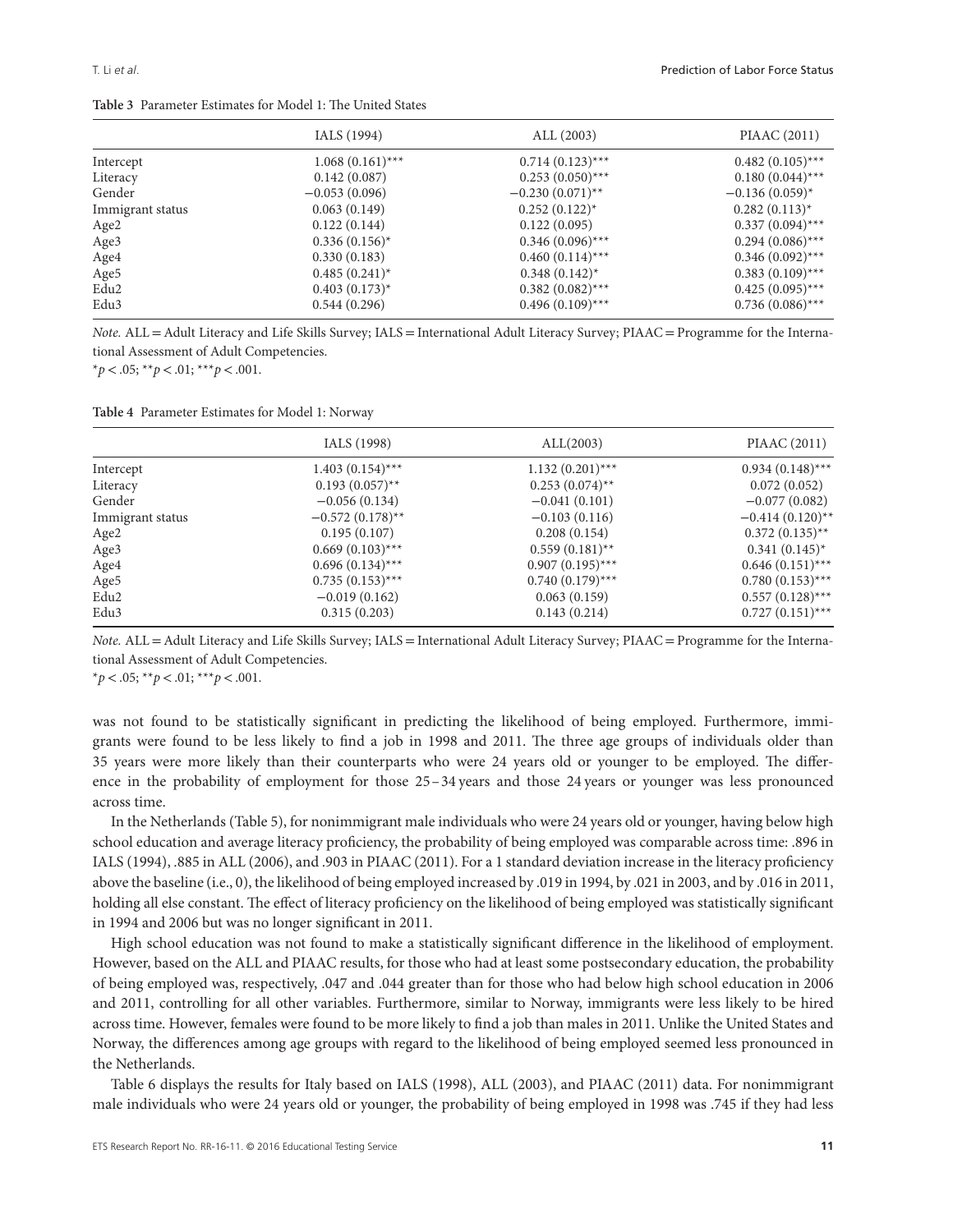|                  | IALS (1994)         | ALL (2006)          | PIAAC (2011)        |
|------------------|---------------------|---------------------|---------------------|
| Intercept        | $1.258(0.150)$ ***  | $1.198(0.186)$ ***  | $1.300(0.130)$ ***  |
| Literacy         | $0.115(0.048)^*$    | $0.116(0.049)^*$    | 0.096(0.051)        |
| Gender           | 0.078(0.091)        | $-0.128(0.111)$     | $0.221(0.076)$ **   |
| Immigrant status | $-0.664(0.184)$ *** | $-0.415(0.194)^{*}$ | $-0.590(0.118)$ *** |
| Age2             | 0.178(0.183)        | $0.485(0.188)^*$    | 0.078(0.131)        |
| Age3             | $0.398(0.180)^{*}$  | $0.482(0.179)$ **   | 0.254(0.136)        |
| Age4             | $0.423(0.178)$ *    | $0.495(0.169)$ **   | 0.259(0.142)        |
| Age5             | 0.083(0.205)        | 0.024(0.182)        | 0.010(0.124)        |
| Edu2             | 0.121(0.127)        | 0.181(0.102)        | 0.141(0.102)        |
| Edu3             | 0.101(0.148)        | $0.295(0.106)$ **   | $0.315(0.119)$ **   |
|                  |                     |                     |                     |

**Table 5** Parameter Estimates for Model 1: The Netherlands

\**p<*.05; \*\**p<*.01; \*\*\**p<*.001.

**Table 6** Parameter Estimates for Model 1: Italy

|                  | IALS (1998)         | ALL(2003)           | PIAAC (2011)                 |
|------------------|---------------------|---------------------|------------------------------|
| Intercept        | $0.659(0.174)$ ***  | $0.299(0.102)$ **   | 0.118(0.119)                 |
| Literacy         | $0.251(0.083)$ **   | $0.154(0.041)$ ***  | $0.144(0.048)$ <sup>**</sup> |
| Gender           | $-0.246(0.107)^{*}$ | $-0.172(0.081)^{*}$ | $-0.368(0.059)$ ***          |
| Immigrant status | 0.166(0.308)        | 0.208(0.325)        | $-0.014(0.117)$              |
| Age2             | $0.700(0.169)$ ***  | $0.683(0.090)$ ***  | $0.536(0.128)$ ***           |
| Age3             | $0.957(0.205)$ ***  | $1.345(0.129)$ ***  | $0.852(0.114)$ ***           |
| Age4             | $1.586(0.198)$ ***  | $1.350(0.118)$ ***  | $0.911(0.129)$ ***           |
| Age5             | $1.009(0.411)^*$    | $0.886(0.124)$ ***  | $0.966(0.144)$ ***           |
| Edu2             | $-0.177(0.109)$     | $0.347(0.099)$ ***  | $0.291(0.082)$ ***           |
| Edu <sub>3</sub> | $-0.445(0.174)^{*}$ | $0.299(0.083)$ ***  | $0.488(0.125)$ ***           |

*Note.* ALL=Adult Literacy and Life Skills Survey; IALS=International Adult Literacy Survey; PIAAC=Programme for the International Assessment of Adult Competencies.

\**p<*.05; \*\**p<*.01; \*\*\**p<*.001.

than high school education and average literacy proficiency. However, the probability decreased to .618 in 2003 and to .547 in 2011. For a 1 standard deviation increase in the literacy proficiency above the baseline (i.e., 0), the likelihood of being employed increased by .074 in 1998, by .057 in 2003, and by .056 in 2011, holding all else constant. The effect of literacy proficiency on the likelihood of being employed was statistically significant across time.

In addition, as indicated by the ALL results, for those who obtained a high school diploma, the probability of employment was .123 greater than for those who had below high school education; for those who had at least some postsecondary education, the probability of employment was .107 greater than for those who had below high school education, controlling for all other variables. In 2011, the differences became even greater, at .112 and .181, respectively, for the two higher educational levels, suggesting that the importance of education has shifted from high school diploma to postsecondary education in Italy. Postsecondary education tended to be a stronger predictor of labor force status in the knowledge-based society.

Furthermore, females were less likely to find a job in Italy, but immigrant status was not found to be a significant predictor of labor force status. The four age groups of individuals aged older than 24 years were consistently much more likely than their counterparts who were 24 years old or younger to be employed. Age tended to be a stronger predictor of labor force status in Italy than any other country or region.

With regard to Canada, the data were analyzed separately for the English- and French-speaking regions. In Canada's English-speaking region (see Table 7), the probability of being employed in IALS (1994) was .885 for nonimmigrant male individuals who were 24 years old or younger, having less than high school education, and with average literacy proficiency. The likelihood of being employed slightly decreased to .774 in ALL (2003) and to .815 in PIAAC (2011). For a 1 standard deviation increase in the literacy proficiency above the baseline (i.e., 0), the likelihood of being employed increased by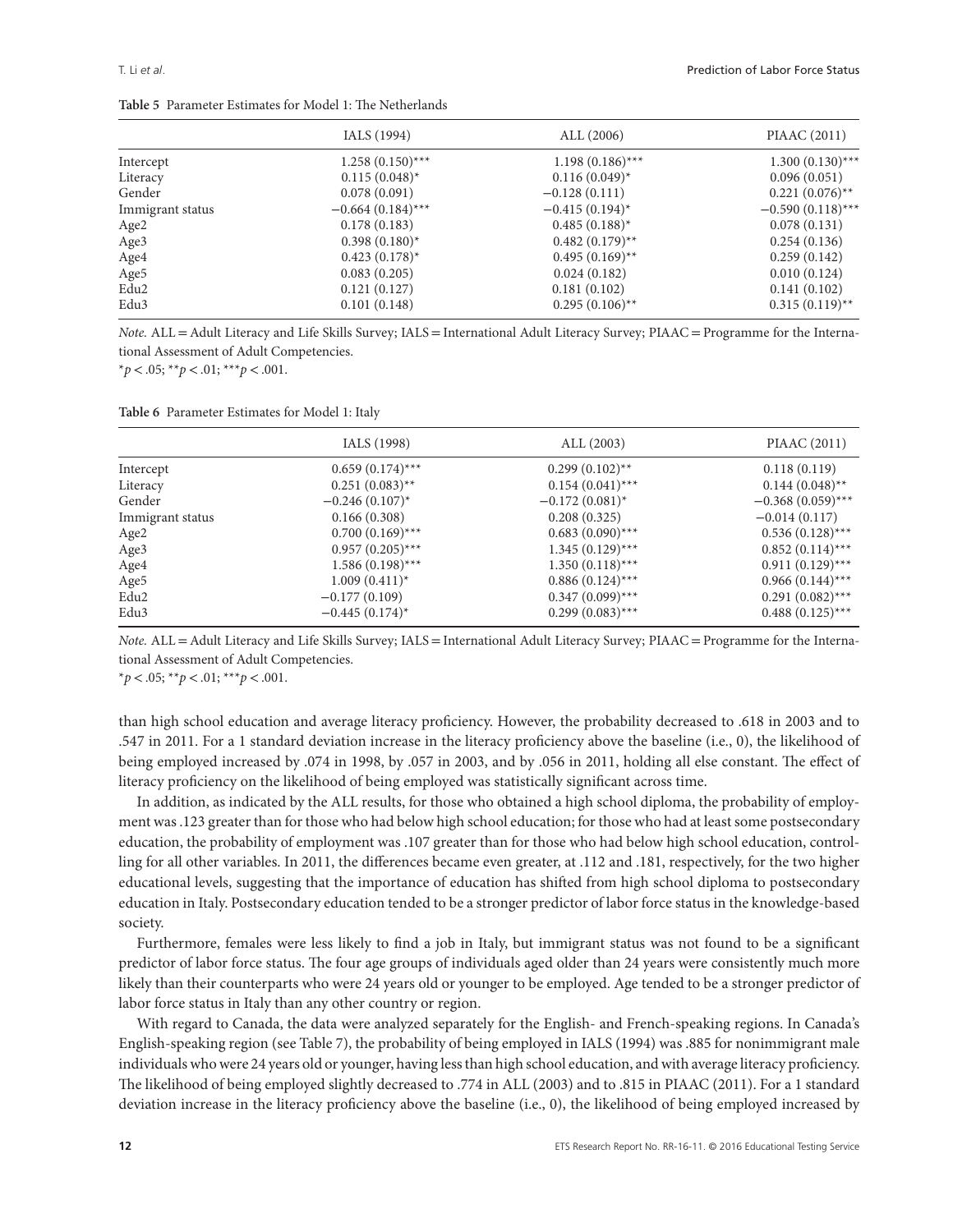|                  | IALS (1994)        | ALL (2003)         | PIAAC (2011)       |
|------------------|--------------------|--------------------|--------------------|
| Intercept        | $1.202(0.189)$ *** | $0.752(0.119)$ *** | $0.897(0.108)$ *** |
| Literacy         | 0.165(0.140)       | $0.137(0.041)$ **  | $0.196(0.046)$ *** |
| Gender           | $-0.104(0.228)$    | $-0.121(0.068)$    | 0.045(0.072)       |
| Immigrant status | $-0.018(0.234)$    | $-0.152(0.086)$    | $-0.074(0.100)$    |
| Age2             | $-0.095(0.201)$    | $0.231(0.107)^{*}$ | $0.270(0.111)^*$   |
| Age3             | $-0.196(0.127)$    | $0.442(0.120)$ *** | $0.272(0.099)$ **  |
| Age4             | $-0.110(0.344)$    | $0.485(0.095)$ *** | $0.422(0.090)$ *** |
| Age5             | 0.328(0.497)       | $0.794(0.120)$ *** | $0.469(0.100)$ *** |
| Edu2             | 0.200(0.329)       | $0.400(0.082)$ *** | $0.251(0.105)^*$   |
| Edu <sub>3</sub> | 0.570(0.492)       | $0.416(0.092)$ *** | $0.390(0.101)$ *** |

**Table 7** Parameter Estimates for Model 1: Canada, English-Speaking Region

\**p<*.05; \*\**p<*.01; \*\*\**p<*.001.

**Table 8** Parameter Estimates for Model 1: Canada, French-Speaking Region

|                  | IALS (1994)       | ALL(2003)                   | PIAAC (2011)       |
|------------------|-------------------|-----------------------------|--------------------|
| Intercept        | $1.390(0.510)$ ** | $0.992(0.120)$ ***          | $1.193(0.145)$ *** |
| Literacy         | 0.224(0.243)      | $0.369(0.063)$ ***          | $0.226(0.050)$ *** |
| Gender           | $-0.200(0.360)$   | $-0.187(0.095)^{*}$         | 0.115(0.077)       |
| Immigrant status | 0.047(4.889)      | $-0.380(0.154)$ *           | 0.017(0.175)       |
| Age2             | $-0.126(0.395)$   | 0.190(0.105)                | 0.049(0.131)       |
| Age3             | $-0.556(0.511)$   | $0.586(0.101)$ ***          | 0.251(0.156)       |
| Age4             | 0.023(0.414)      | $0.630(0.110)$ ***          | 0.042(0.120)       |
| Age <sub>5</sub> | $-0.781(1.033)$   | $0.558(0.119)$ ***          | 0.244(0.130)       |
| Edu2             | 0.183(0.317)      | 0.197(0.117)                | 0.174(0.130)       |
| Edu <sub>3</sub> | 0.161(0.645)      | $0.274(0.128)$ <sup>*</sup> | $0.284(0.114)^{*}$ |

*Note.* ALL = Adult Literacy and Life Skills Survey; IALS = International Adult Literacy Survey; PIAAC = Programme for the International Assessment of Adult Competencies.

\**p<*.05; \*\**p<*.01; \*\*\**p<*.001.

.029 in 1994, by .105 in 2003, and by .047 in 2011, holding all else constant. In addition, in 2003, for those who obtained a high school diploma, the probability of employment was .101 greater than for those who had below high school education; for those who had at least some postsecondary education, the probability of employment was .105 greater than for those who had below high school education, controlling for all other variables. In 2011, the likelihood of employment was .060 greater for those who completed high school education and .086 greater for those who had above high school education, compared to their counterparts who received below high school education.

Additionally, gender and immigrant status were not found to be statistically significant in the prediction of labor force status in Canada's English-speaking region. The four age groups of adults above 24 years old were more likely than their younger counterparts to be employed, as indicated by the ALL and PIAAC results. The results for Canada's Englishspeaking region were similar to those found for the United States.

Finally, for nonimmigrant male adults in Canada's French-speaking region (see Table 8), the probability of being employed in IALS (1994) was .918 if they were 24 years old or younger, having less than high school education and average literacy proficiency. The likelihood of being employed slightly decreased to .839 in ALL (2003) and to .884 in PIAAC (2011). For a 1 standard deviation increase in the literacy proficiency above the baseline (i.e., 0), the likelihood of being employed increased by .029 in 1994, by .074 in 2003, and by .038 in 2011, holding all else constant. The effect of literacy proficiency on the likelihood of being employed was statistically significant in 2003 and 2011 but was not significant in 1994. Conversely, high school education was not found to make a statistically significant difference in the likelihood of employment at all times.

However, based on the ALL and PIAAC results, for those who had at least some postsecondary education, the probabilities of employment were, respectively, .058 and .046 greater than for those who had below high school education,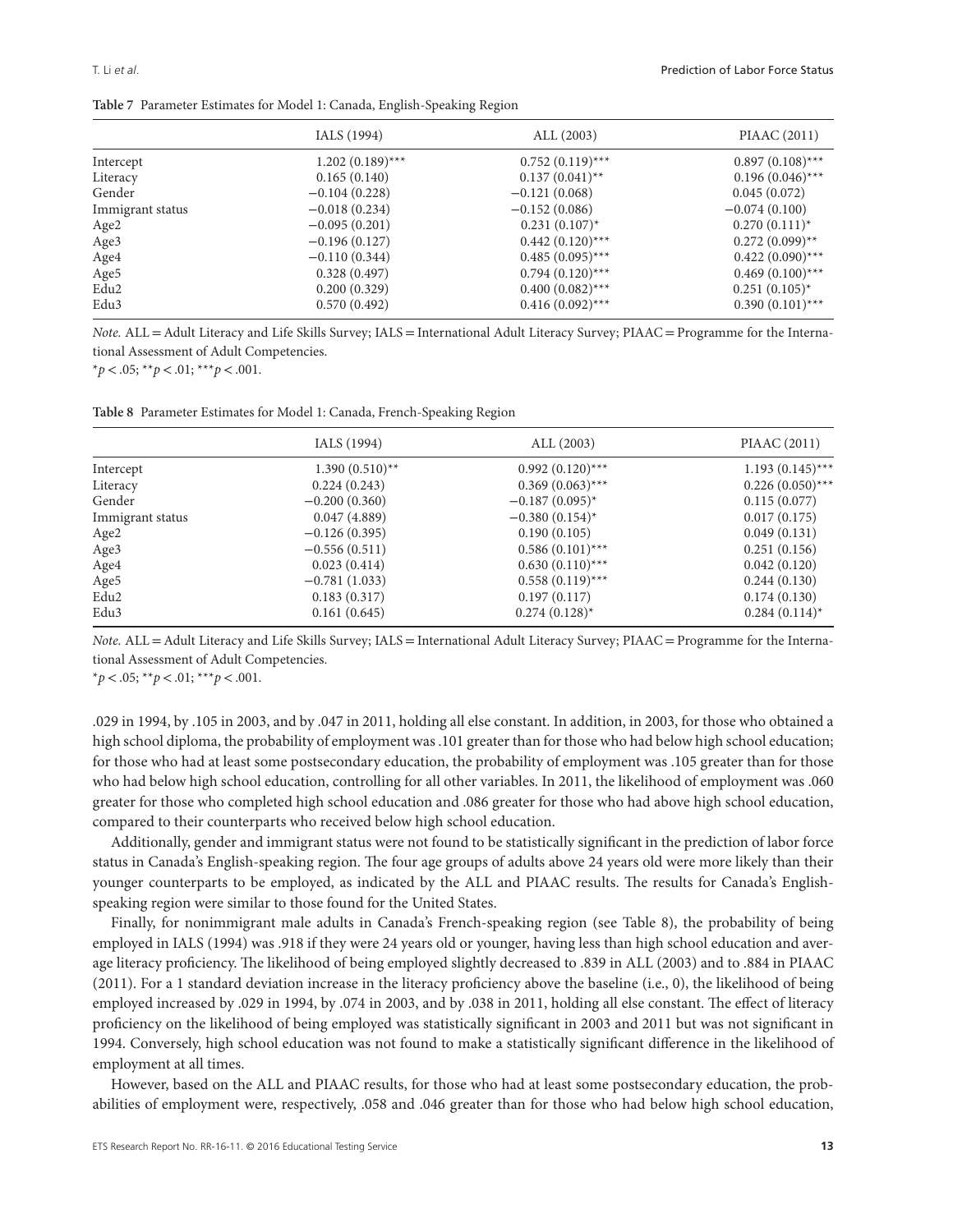|                    | IALS (1994)        | ALL(2003)          | PIAAC (2011)        |
|--------------------|--------------------|--------------------|---------------------|
| Intercept          | $1.265(0.169)$ *** | $0.898(0.125)$ *** | $0.494(0.128)$ ***  |
| Literacy           | 0.133(0.088)       | $0.243(0.049)$ *** | $0.174(0.042)$ ***  |
| Inter <sub>2</sub> | 0.190(0.261)       | $0.204(0.091)^{*}$ | $0.584(0.151)$ ***  |
| Inter <sub>3</sub> | 0.486(0.334)       | $0.396(0.134)$ **  | $1.073(0.145)$ ***  |
| Inter <sub>4</sub> | 0.047(0.265)       | 0.021(0.114)       | $0.441(0.153)$ **   |
| Inter <sub>5</sub> | $0.654(0.216)$ **  | $0.636(0.143)$ *** | $0.748(0.140)$ ***  |
| Inter <sub>6</sub> | $0.687(0.274)$ *   | $0.710(0.152)$ *** | $1.02(0.134)$ ***   |
| Gender             | $-0.068(0.102)$    | $-0.228(0.071)$ ** | $-0.142(0.059)^{*}$ |
| Immigrant status   | 0.076(0.152)       | $0.247(0.120)^{*}$ | $0.289(0.111)^{*}$  |

\**p<*.05; \*\**p<*.01; \*\*\**p<*.001.

controlling for all other variables. Furthermore, gender and immigrant status were only found to be significant predictors of labor force status in 2003. The three age groups of adults above 35 years old were more likely than their younger counterparts to be employed, as shown in the ALL results. In the IALS and PIAAC results, age did not seem to make a difference in determining the labor force status.

Overall, the two measured skill variables, educational attainment and literacy proficiency, and the three observed demographic variables of age, gender, and immigrant status worked well in the prediction of labor force status. The pseudo *R*<sup>2</sup> for Model 1 was approximately .09–.13 for all countries across time, with two exceptions that the model worked better for Canada's French-speaking region and for Italy in the IALS and ALL data. The pseudo *R*<sup>2</sup> on average was .17 for Canada's French-speaking region and .20 for Italy. The pseudo  $R^2$  used in the present study was based on the assumption that there is an underlying continuous variable for the dichotomous response variable (McKelvey & Zavoina, 1975) and that the *R*<sup>2</sup> value corresponds to the variation of the latent variable (i.e., employment status) explained by the model.

To address the second research question, Model 2 was fitted to the data to investigate the interaction between age and educational attainment in the prediction of labor force status, controlling for gender, immigrant status, and literacy proficiency.

As shown in Table 9, in the United States, the effect of high school and postsecondary education in determining the labor force status tended to be more pronounced for individuals aged 35 years and older in IALS (1994), controlling for the other variables. However, in both ALL (2003) and PIAAC (2011), those adults who completed high school education and had at least some postsecondary education were found to be more likely to find a job than their counterparts who received less education, regardless of age. Across age groups, those who had above high school education tended to have greater probability of being employed than those who only obtained a high school diploma. Additionally, as indicated by the PIAAC results, for the individuals who had below high school education, it was more likely for those who were 35 years old or older to find a job than it was for their younger counterparts.

For Norway (see Table 10), the effects of high school and postsecondary education in the prediction of labor force status were not found to be statistically significant for individuals 34 years of age or younger in IALS (1998) and ALL (2003). However, it was found that adults aged 34 years or younger who completed high school education or had at least some postsecondary education were more likely to be employed than their counterparts who had below high school education in PIAAC (2011), controlling for the other variables. Across time, individuals who were older and received more education tended to have greater chance of being employed than those who were younger and only obtained a high school diploma. Additionally, for individuals who had below high school education, it was more likely for those who were aged 35 years old or older to find a job than it was for their younger counterparts.

Regarding the Netherlands (see Table 11), the interaction between age and education in the prediction of labor force status did not seem to be pronounced in IALS (1994). In ALL (2006) and PIAAC (2011), individuals who were older and had more formal education were generally more likely to be employed than those who were younger and only obtained a high school diploma, controlling for the other variables. Nevertheless, for adults aged 34 years or younger, completing high school education did not seem to make a difference in the probability of employment in 2011; for those who received below high school education, the likelihood of employment was not found to differ by age groups.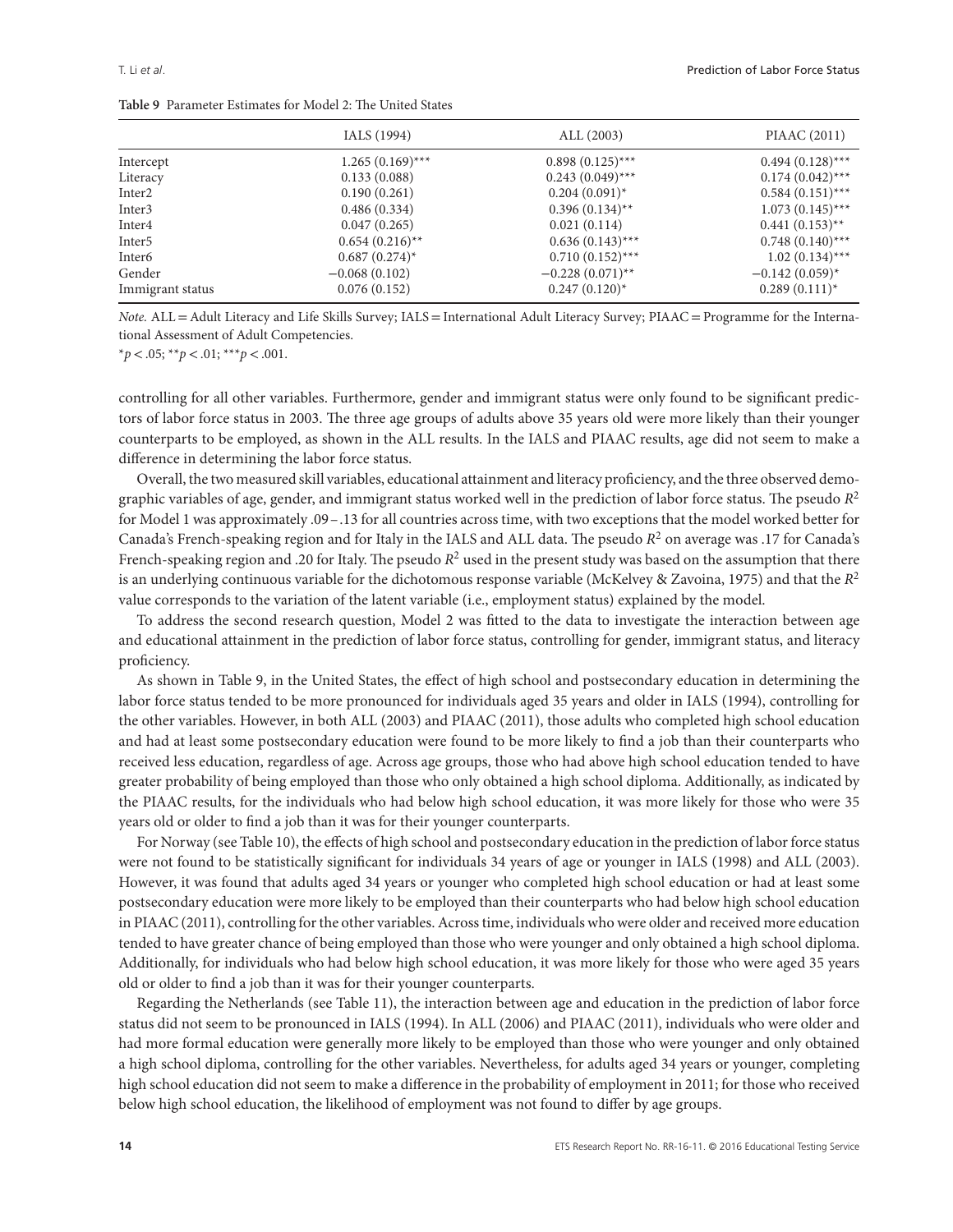|  |  |  |  | Table 10 Parameter Estimates for Model 2: Norway |
|--|--|--|--|--------------------------------------------------|
|--|--|--|--|--------------------------------------------------|

|                    | IALS (1998)        | ALL(2003)          | PIAAC (2011)        |
|--------------------|--------------------|--------------------|---------------------|
| Intercept          | $1.384(0.184)$ *** | $1.139(0.183)$ *** | $0.855(0.176)$ ***  |
| Literacy           | $0.192(0.053)$ **  | $0.239(0.072)$ **  | 0.062(0.053)        |
| Inter <sub>2</sub> | 0.143(0.246)       | 0.191(0.227)       | $0.919(0.193)$ ***  |
| Inter <sub>3</sub> | 0.488(0.250)       | 0.328(0.252)       | $1.212(0.230)$ ***  |
| Inter <sub>4</sub> | $0.865(0.216)$ *** | $0.790(0.206)$ *** | $0.896(0.185)$ ***  |
| Inter <sub>5</sub> | $0.662(0.199)$ **  | $0.742(0.217)$ **  | $1.100(0.182)$ ***  |
| Inter <sub>6</sub> | $1.026(0.260)$ *** | $0.837(0.279)$ **  | $1.289(0.173)$ ***  |
| Gender             | $-0.059(0.133)$    | $-0.044(0.105)$    | $-0.092(0.081)$     |
| Immigrant status   | $-0.558(0.179)$ ** | $-0.104(0.118)$    | $-0.403(0.115)$ *** |

\*\**p* < .01; \*\*\**p* < .001.

**Table 11** Parameter Estimates for Model 2: The Netherlands

|                    | IALS (1994)        | ALL (2006)                   | PIAAC (2011)        |
|--------------------|--------------------|------------------------------|---------------------|
| Intercept          | $1.390(0.130)$ *** | $1.279(0.143)$ ***           | $1.236(0.133)$ ***  |
| Literacy           | $0.121(0.049)^{*}$ | $0.147(0.050)$ <sup>**</sup> | $0.113(0.050)^{*}$  |
| Inter <sub>2</sub> | 0.089(0.168)       | $0.528(0.235)^{*}$           | 0.288(0.157)        |
| Inter <sub>3</sub> | 0.065(0.160)       | $0.575(0.183)$ **            | $0.499(0.195)^{*}$  |
| Inter <sub>4</sub> | 0.189(0.164)       | $0.349(0.147)^{*}$           | 0.295(0.159)        |
| Inter <sub>5</sub> | 0.361(0.202)       | $0.412(0.162)^{*}$           | $0.376(0.163)^{*}$  |
| Inter <sub>6</sub> | 0.382(0.216)       | $0.539(0.135)$ ***           | $0.527(0.154)$ **   |
| Gender             | 0.076(0.088)       | $-0.106(0.100)$              | $0.214(0.077)$ **   |
| Immigrant status   | $-0.648(0.190)$ ** | $-0.318(0.193)$              | $-0.551(0.109)$ *** |

*Note.* ALL = Adult Literacy and Life Skills Survey; IALS = International Adult Literacy Survey; PIAAC = Programme for the International Assessment of Adult Competencies.

\**p<*.05; \*\**p<*.01; \*\*\**p<*.001.

| Table 12 Parameter Estimates for Model 2: Italy |
|-------------------------------------------------|
|-------------------------------------------------|

|                    | IALS (1998)         | ALL (2003)                   | PIAAC (2011)        |
|--------------------|---------------------|------------------------------|---------------------|
| Intercept          | $1.248(0.133)$ ***  | $0.750(0.086)$ ***           | $0.570(0.099)$ ***  |
| Literacy           | $0.228(0.075)$ **   | $0.164(0.039)$ ***           | $0.154(0.048)$ **   |
| Inter <sub>2</sub> | $-0.425(0.150)$ **  | $0.334(0.112)$ **            | 0.207(0.129)        |
| Inter <sub>3</sub> | $-0.513(0.280)$     | $0.310(0.117)$ <sup>**</sup> | $0.355(0.174)^{*}$  |
| Inter <sub>4</sub> | $0.410(0.173)$ *    | $0.780(0.100)$ ***           | $0.406(0.109)$ ***  |
| Inter <sub>5</sub> | $0.558(0.175)$ **   | $1.116(0.146)$ ***           | $0.740(0.128)$ ***  |
| Inter <sub>6</sub> | 0.245(0.316)        | $1.414(0.184)$ ***           | $1.074(0.152)$ ***  |
| Gender             | $-0.236(0.101)^{*}$ | $-0.177(0.083)^{*}$          | $-0.352(0.059)$ *** |
| Immigrant status   | 0.115(0.298)        | 0.217(0.296)                 | $-0.034(0.113)$     |

*Note.* ALL = Adult Literacy and Life Skills Survey; IALS = International Adult Literacy Survey; PIAAC = Programme for the International Assessment of Adult Competencies.

\**p<*.05; \*\**p<*.01; \*\*\**p<*.001.

For Italy (see Table 12), the effects of high school and postsecondary education in predicting the employment status were not found to be pronounced in the IALS (1998) data, controlling for the other variables. Education even had a negative effect on the prediction of labor force status for individuals aged 34 years or younger at that time. However, it was found that in ALL (2003) and PIAAC (2011), those individuals who completed high school or had at least some postsecondary education were more likely to be employed than their counterparts who received less education, regardless of age. Furthermore, the likelihood of employment was consistently higher for those who were aged 35 years or older than it was for their younger counterparts across time.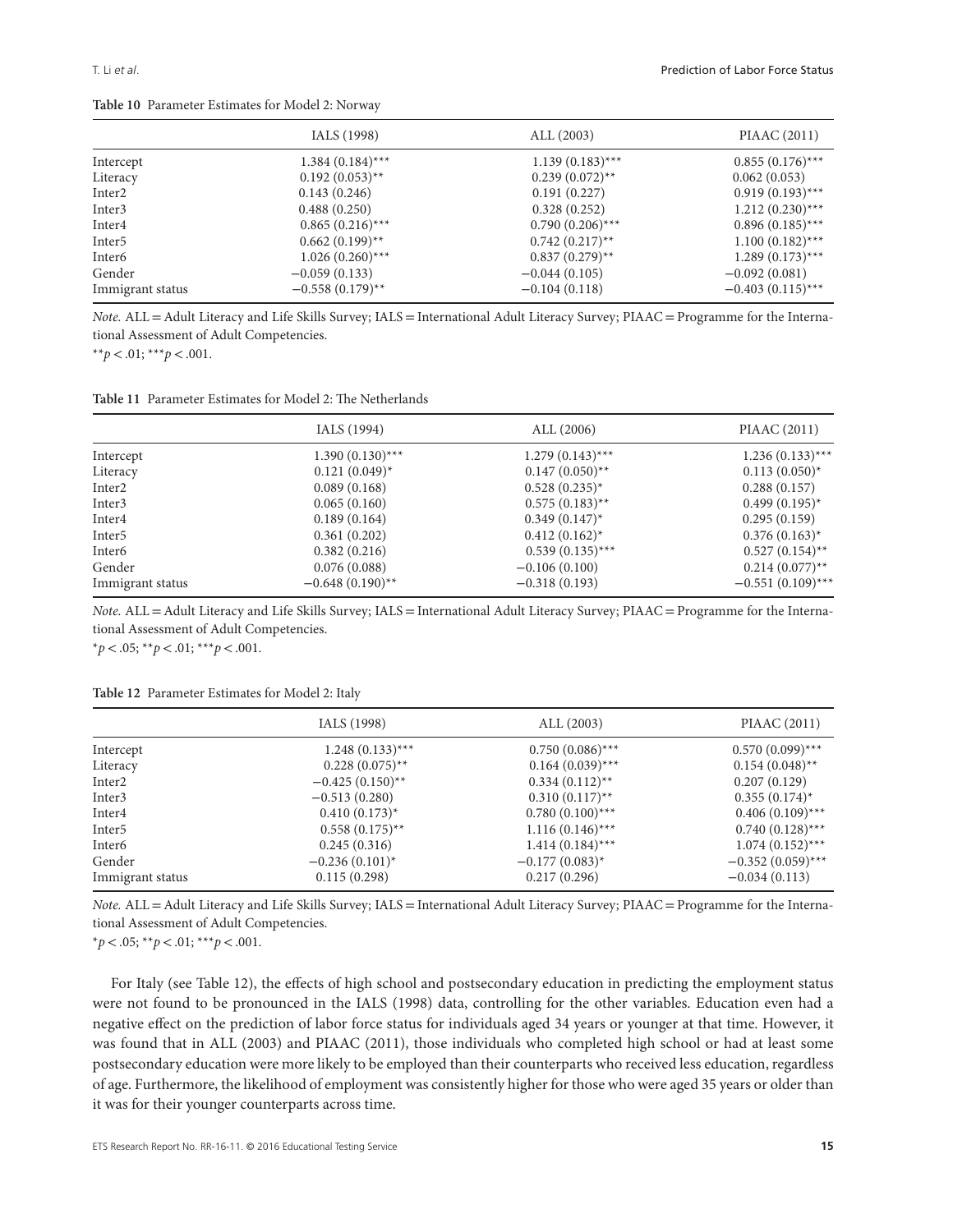| Table 13 Parameter Estimates for Model 2: Canada, English-Speaking Region |  |  |  |  |  |
|---------------------------------------------------------------------------|--|--|--|--|--|
|---------------------------------------------------------------------------|--|--|--|--|--|

|                    | IALS (1994)       | ALL (2003)         | PIAAC (2011)       |
|--------------------|-------------------|--------------------|--------------------|
| Intercept          | $1.214(0.123)***$ | $0.732(0.134)$ *** | $1.119(0.148)$ *** |
| Literacy           | 0.147(0.130)      | $0.136(0.042)$ **  | $0.189(0.044)$ *** |
| Inter <sub>2</sub> | 0.159(0.254)      | $0.578(0.105)$ *** | 0.140(0.146)       |
| Inter <sub>3</sub> | 0.363(0.651)      | $0.584(0.160)$ *** | 0.324(0.179)       |
| Inter <sub>4</sub> | $-0.151(0.261)$   | $0.621(0.137)$ *** | 0.088(0.140)       |
| Inter <sub>5</sub> | 0.067(0.403)      | $0.849(0.131)$ *** | $0.393(0.160)^{*}$ |
| Inter <sub>6</sub> | 0.522(0.348)      | $0.947(0.106)$ *** | $0.567(0.149)$ *** |
| Gender             | $-0.131(0.227)$   | $-0.117(0.068)$    | 0.040(0.070)       |
| Immigrant status   | 0.015(0.257)      | $-0.134(0.083)$    | $-0.073(0.111)$    |

\**p<*.05; \*\**p<*.01; \*\*\**p<*.001.

**Table 14** Parameter Estimates for Model 2: Canada, French-Speaking Region

|                    | IALS (1994)     | ALL(2003)           | PIAAC (2011)       |
|--------------------|-----------------|---------------------|--------------------|
| Intercept          | 1.001(0.858)    | $1.007(0.135)$ ***  | $1.093(0.174)$ *** |
| Literacy           | 0.291(0.234)    | $0.364(0.062)$ ***  | $0.239(0.049)$ *** |
| Inter <sub>2</sub> | 0.550(0.901)    | $0.365(0.166)^*$    | $1.081(0.236)$ *** |
| Inter <sub>3</sub> | 0.702(0.925)    | 0.349(0.180)        | 0.286(0.198)       |
| Inter <sub>4</sub> | 0.255(0.854)    | $0.603(0.153)$ ***  | 0.321(0.198)       |
| Inter <sub>5</sub> | 0.051(0.814)    | $0.703(0.158)$ ***  | 0.203(0.192)       |
| Inter <sub>6</sub> | $-0.212(1.143)$ | $0.891(0.161)$ ***  | $0.601(0.190)$ **  |
| Gender             | $-0.190(0.406)$ | $-0.175(0.094)$     | 0.130(0.080)       |
| Immigrant status   | 0.119(4.870)    | $-0.378(0.155)^{*}$ | 0.040(0.187)       |

*Note.* ALL = Adult Literacy and Life Skills Survey; IALS = International Adult Literacy Survey; PIAAC = Programme for the International Assessment of Adult Competencies.

\**p<*.05; \*\**p<*.01; \*\*\**p<*.001.

As for Canada, the English-speaking region (see Table 13) and the French-speaking region (see Table 14) showed similar patterns in terms of the interaction between age and educational attainment in the prediction of employment status. As indicated by the IALS (1994) results, being older or receiving more education did not seem to make a difference in the likelihood of being employed in both regions. However, in ALL (2003), individuals who were older or received more formal education were generally more likely to be employed than those who were aged 34 years or younger and only obtained a high school diploma. Education was found to be a less salient predictor of the likelihood of employment for individuals aged 34 years or younger in the English-speaking region.

In addition, in PIAAC (2011), the interaction effect between age and education in the prediction of labor force status was found to differ for the English- and French-speaking regions in Canada. For the English-speaking region, adults aged 35 years or older who had a high school diploma or some postsecondary education tended to have significantly greater likelihood of being employed than their counterparts who were 34 years old or younger and only obtained a high school diploma. Conversely, for the French-speaking region, the completion of high school education tended to have a significantly positive effect on the likelihood of being hired for those aged 34 years or younger. Moreover, individuals who had at least some postsecondary education and were 35 years old or older had a significantly greater chance of being employed than those who were 34 years old or younger and only obtained a high school diploma in the French-speaking region.

#### **Discussion**

The purpose of the present study was to examine the regression of labor force status on observed demographic variables, such as gender, age, and immigrant status, and more importantly, education and skill variables, such as literacy proficiency and a categorical rating of educational attainment. It was also of interest to researchers whether there was an interaction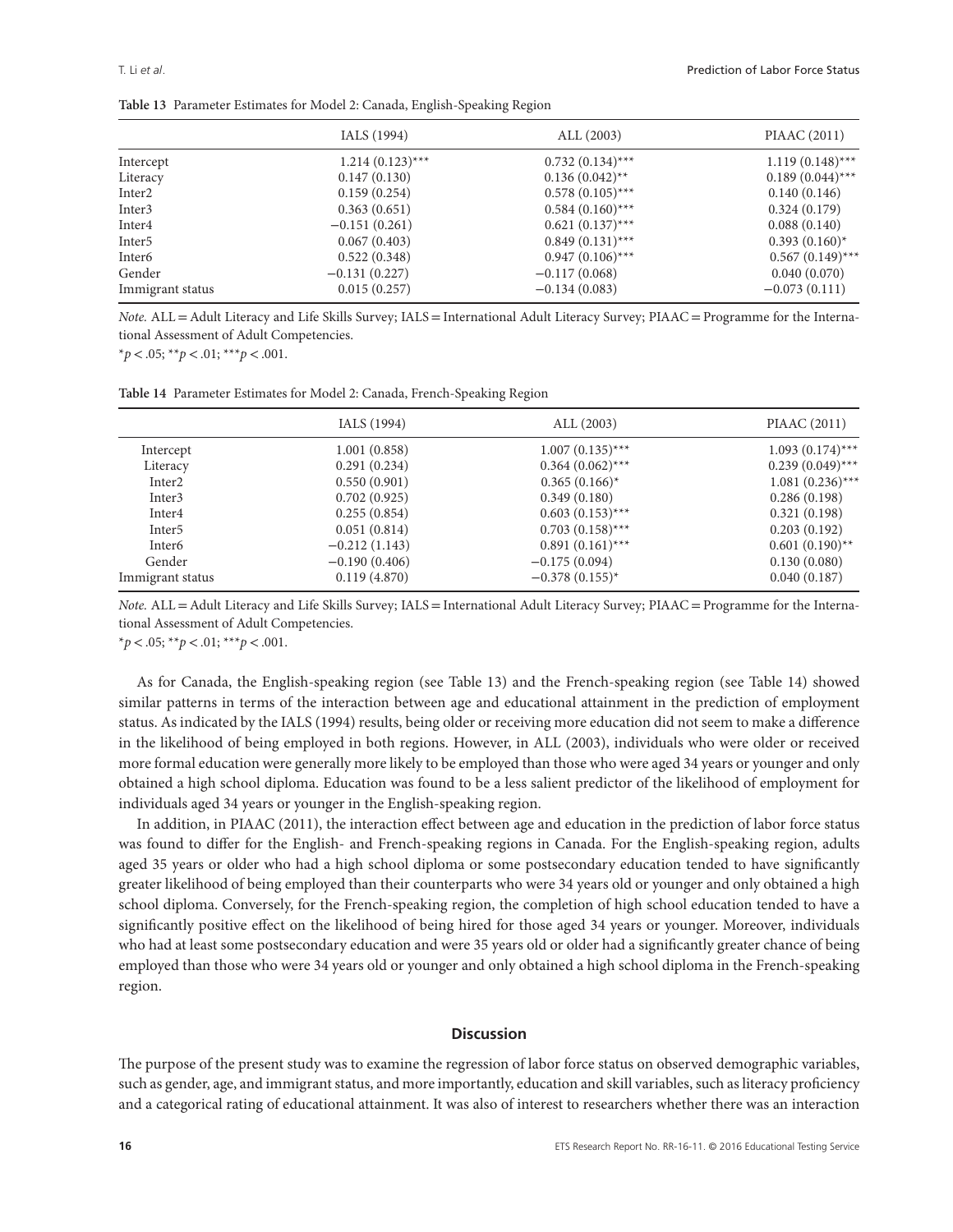between age and educational attainment. The data used in the present study were obtained from IALS, ALL, and PIAAC and from six trend countries and regions.

In general, based on the results from probit regression analyses, the five variables taken together were identified as effectively predicting the employment status in the six trend countries and regions across time. With regard to the two skill variables, either education attainment or literacy proficiency, or both, tended to be significant predictors of employment status for the trend countries or regions, with the exception of the results from Canada's IALS data. For the other demographic variables, the results were quite diverse and country or region specific. For example, the United States was the only one among the six countries and regions with immigrants more likely to be employed. Also, in the most recent cycle (PIAAC), the Netherlands had women more likely to be employed, as opposed to the pattern observed in other countries and regions. These interesting results may be driven by a variety of socioeconomic reasons that were country specific.

Specifically, for the United States, Italy, and Canada's English-speaking and French-speaking regions, literacy proficiency was found to be a significant predictor of labor force status even after controlling for educational attainment, age, gender, and immigrant status (neither literacy nor education was found to be significant in the IALS data for Canada). In Norway and the Netherlands, either literacy proficiency or educational attainment was a statistically significant predictor of labor force status after taking other variables into account. For example, literacy proficiency tended to be a significant predictor of employment status above and beyond other variables for Norway, as shown in the IALS and ALL results; however, in the 2011 PIAAC results, educational attainment tended to be statistically significant, and literacy proficiency was no longer significant. It is possible that there were changes in the educational systems in these two countries in the last two decades that resulted in the change of relative importance of these two variables in the prediction of labor force status. Further analysis is required to identify the exact reason, which is beyond the scope of the goals of the current investigation.

Among the three observed demographic variables, immigrant status emerged as a significant predictor of employment status in the United States, Norway, and the Netherlands. In the United States, immigrants were found more likely to be employed than natives across all three adult assessments, even after controlling for other predictors, while immigration status was negatively associated with employment in Norway and the Netherlands. The differences in the regression relation might be attributed to the different immigration policies in the United States and Western Europe. Furthermore, there may be an interaction between immigrant status and education in these countries that is worth investigating in future research. For the other three countries and regions, immigrant status was not found to be significant in determining the labor force status.

Furthermore, in most countries, females were less likely to be employed than their male counterparts, with the exception of the Netherlands in 2011. Future research could take a closer look at the Netherlands to figure out what sociodemographic changes have resulted in this interesting pattern.

Additionally, the effect of age in the prediction of labor force status appeared to be significant in the United States, Norway, Italy, and Canada's English-speaking region across time, with older individuals more likely to be employed than their counterparts aged 24 years or younger (not observed for Canada's English-speaking region in the IALS data), controlling for all the other variables. The age effect was relatively stronger for Italy. For the Netherlands, the age effect gradually diminished over time. Moreover, in Canada's French-speaking region, the age variable was found to be pronounced in predicting the labor force status in the 2003 ALL but was weaker in the 1994 IALS and 2011 PIAAC.

Given these results, we further explored the interaction between age and education in the prediction of employment status using five dummy-coded predictors that corresponded to different age and education combinations. Note that educational attainment on average improves over one's lifetime given that older individuals tend to accumulate more formal education than their younger counterparts. As shown in the IALS results, being older and having more education did not make a difference in labor force status in the Netherlands and in Canada's English- and Frenchspeaking regions. However, in the United States and Norway, older adults who completed high school education or had at least some postsecondary education were generally more likely to be employed. In Italy, education tended to have negative effects for young adults. Further investigation is needed to fully explain this phenomenon, which appeared two decades ago.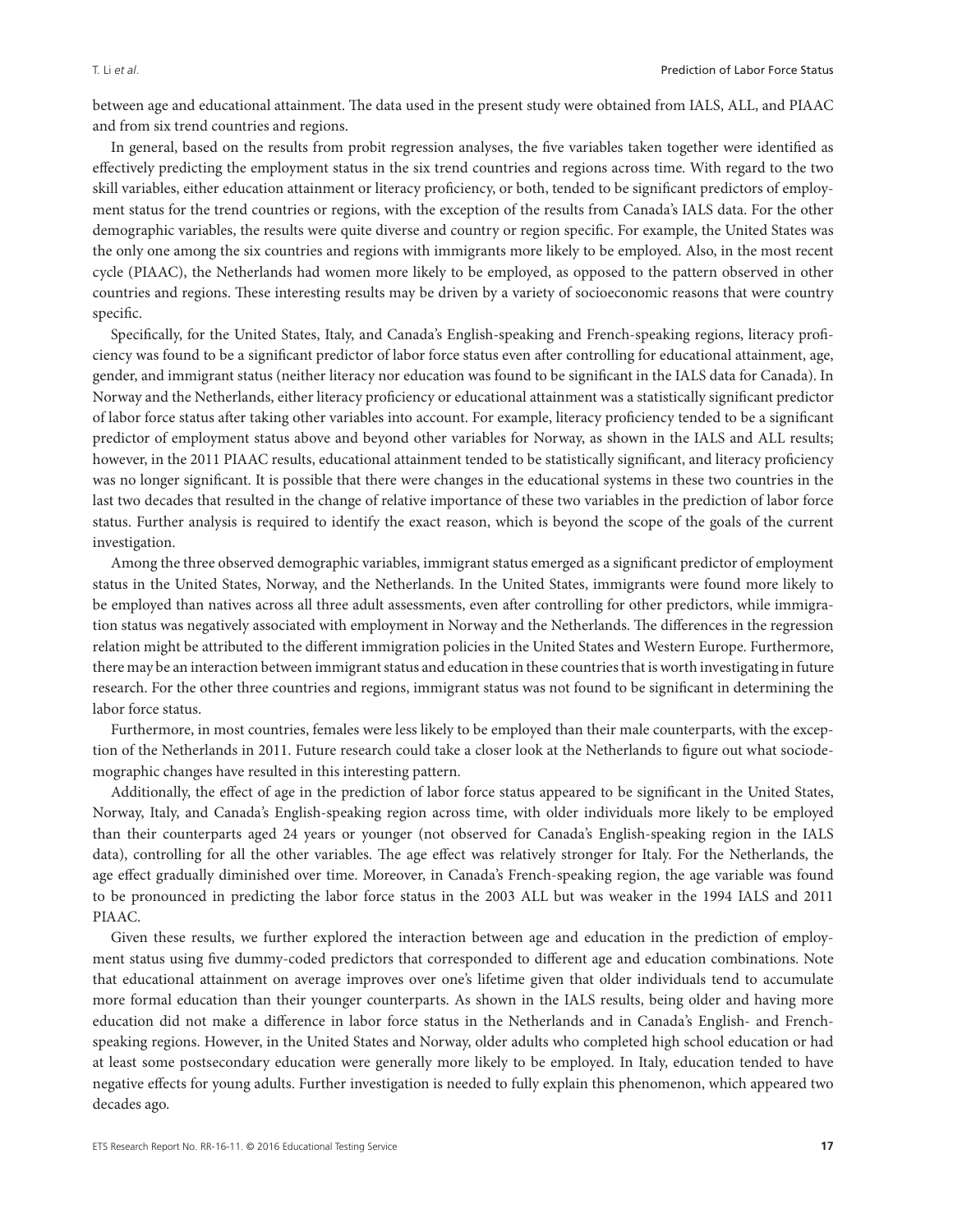At the time of ALL, older adults who had a high school diploma or at least some postsecondary education were more likely to be employed across all countries and regions. The only exception was Norway, in that having more formal education did not tend to increase the likelihood of being employed for those aged 34 years or younger.

Finally, in the PIAAC data, the six trend countries and regions showed different patterns in terms of the interaction between age and education. Whereas the patterns for the United States and Italy did not show much change from ALL to PIAAC, educational attainment appeared to be a stronger predictor for employment status in Norway for the younger adults. In addition, postsecondary education was found to be important for the Netherlands across age groups in 2011, but having a high school diploma did not seem to make a difference. For Canada's English-speaking region, older individuals with more formal education tended to have more advantages in the labor market. However, for the French-speaking region, younger adults with a high school diploma were most likely to find a job in the labor market.

Based on the rich data provided by the three international large-scale surveys, the present study has probed the regression relations of labor force status on some measured skill variables and observed demographic variables over the last two decades. With comprehensive cross-sectional data analyses across six trend countries and regions, the present study has made several contributions, as detailed in the following paragraphs.

First, the present study has provided a global picture of the regression relations among labor force status and literacy proficiency, education attainment, gender, age, and immigrant status from 1994 to 2011. With globalization and technological changes occurring worldwide, many similarities have been found among countries and regions. However, some interesting country-specific patterns still have emerged. Some of the patterns may be artifacts of the statistical models due to sample sizes, measurement errors, and so forth, yet some may actually indicate the distinct socioeconomic changes certain countries have been undergoing.

Second, this study has shed light on the importance of literacy proficiency and educational attainment in the labor market of the knowledge-based society. These two notions are related yet complementary in certain circumstances. In most countries and regions, literacy skills and educational attainment are essential ingredients in the move toward a knowledge economy.

Third, and finally, both observed demographic variables and variables measured with error are included in this study. Therefore, the results also provide important implications for educators, economists, and policy makers from perspectives both at the macro level, such as equalizing employment opportunities for nations, and at the micro level, such as enhancing individuals' economic well-being.

In addition to the contributions, certain limitations remain in the present study and are worth investigation by future research. First, while the literacy proficiency estimate was considered as a fallible indicator variable and handled with plausible value methodology, educational attainment was treated as a variable measured without appreciable error. However, this conjecture did not hold when inspected more closely: educational attainment assessed in most surveys was based on self-reporting (except for a few countries where this variable was part of the registry of inhabitants). Self-reported variables were prone to error due to respondent variables (such as impression management) as well as potential interviewer variables (e.g., whether all interviewers probed when a clear response was not immediately available or whether they recorded the most likely response). Moreover, most educational attainment variables either relied on the number of years spent in school or on a categorization of educational history of a person based on a country-dependent scheme. This national classification was then typically mapped onto an international classification system such as the ISCED. The lack of invariance of the educational attainment measures could contribute to the observed differences in the relations over time.

Second, the present study was based on the strong assumptions of measurement invariance across the three surveys and absence of systematic differences in the survey respondents over time within each country. Any possible violation of these assumptions could potentially impact the results.

Third, there may be sample size issues in Canada's IALS data. For example, the models for Canada's English- and French-speaking regions failed to predict the probabilities of being employed based on all variables, and the sample size of IALS for the French-speaking region was only 848. Either the sample size issue or the accuracy of the literacy assessment scores could contribute to the poor performance of the model in this cycle.

Fourth, the samples we used for probit regression were not for the entire survey samples. As discussed in previous sections, respondents in irrelevant working status categories were excluded from our analysis, and the weighted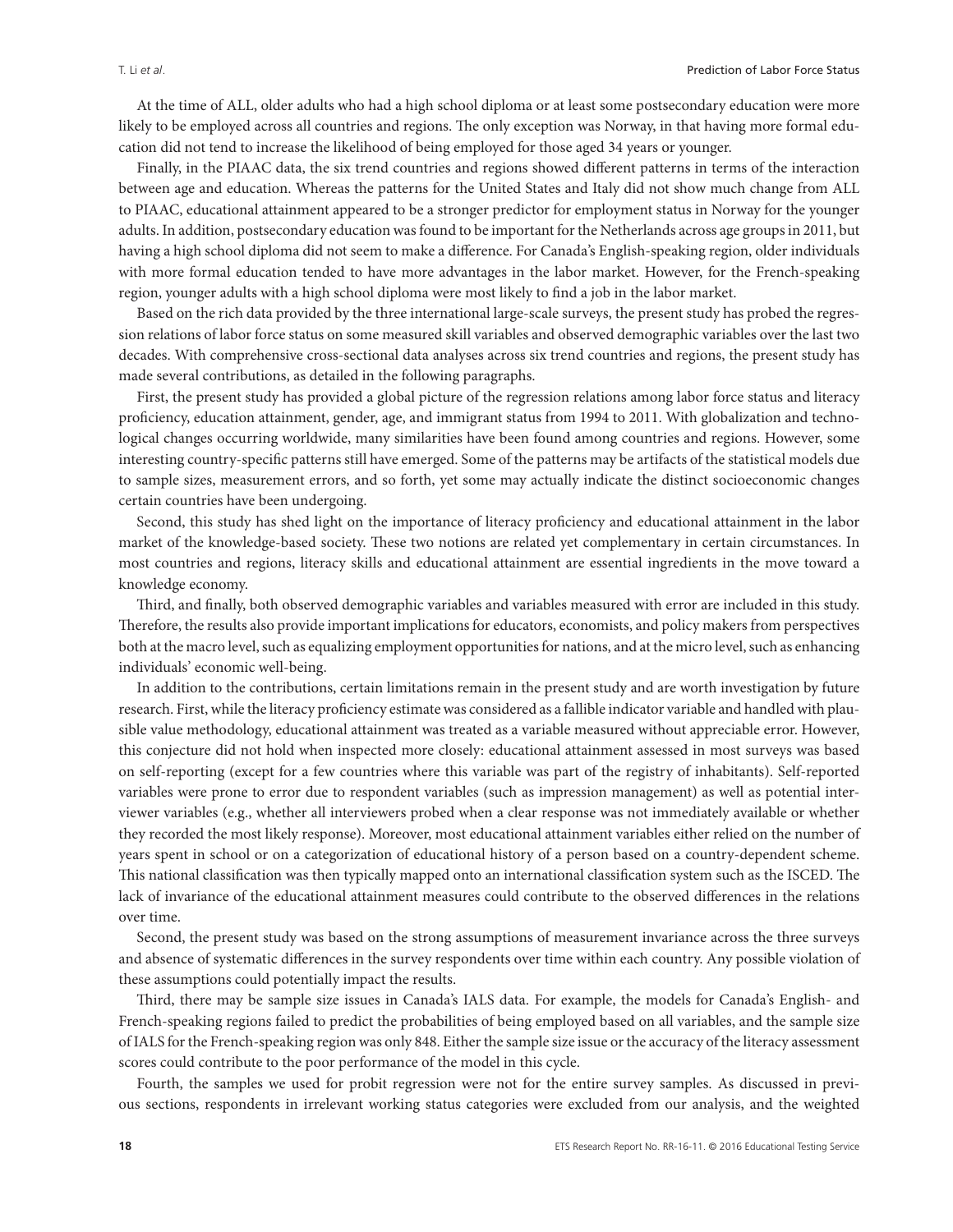proportions of the variables may not be exactly the same as the population distributions.This resulted in some uncertainty in the interpretation of the results.

Finally, we used stringent functional form assumptions for the models in the present study. Future research could explore other methods, such as modern regression tools (e.g., tree-based methods), particularly for dichotomous outcomes, which might also reveal some important findings.

#### **References**

Berryman, S. E. (1994). *The role of literacy in the wealth of individuals and nations*. Philadelphia, PA: National Center on Adult Literacy, University of Pennsylvania.

Brown, T. (2006). *Confirmatory factor analysis for applied research*. New York, NY: Guildford Press.

- Finnie, R., & Meng, R. (2006). *The importance of functional literacy: Reading and math skills and labor market outcomes of high school drop-outs*. Ottawa, ON: Statistics Canada.
- Lennon, M. L., & Tamassia, C. (2013). The development of the PIAAC cognitive instruments. In I. Kirsch & W. Thorn (Eds.), *Technical report of the survey of adult skills (PIAAC)*. Paris, France: OECD.
- McKelvey, R., & Zavoina, W. (1975). A statistical model for the analysis of ordinal level dependent variables. *Journal of Mathematical Sociology*, *4*, 103–120.

Mislevy, R. J. (1991). Randomization-based inference about latent variables from complex samples. *Psychometrika*, *56*, 177–196.

- Mislevy, R. J. (1992). Scaling procedures. In E. G. Johnson & N. Allen (Eds.), *The NAEP 1990 technical report* (ETS Technical Report No. 21-TR-20, pp. 199–213). Princeton, NJ: Educational Testing Service.
- Mislevy, R. J. (1993). Should "multiple imputations" be treated as "multiple indicators"? *Psychometrika*, *58*, 79–85.
- Organisation for Economic Co-operation and Development. (2012). *Literacy, numeracy, and problem solving in technology-rich environments: Framework for the OECD survey of adult skills*. Paris, France: Author.
- Organisation for Economic Co-operation and Development & Human Resources Development Canada. (1997). *Literacy skills for the knowledge society: Further results from the International Adult Literacy Survey*. Paris, France: OECD.
- Organisation for Economic Co-operation and Development & Statistics Canada. (1995). *Literacy, economy, and society: Results of the first International Adult Literacy Survey*. Paris, France: OECD.
- Organisation for Economic Co-operation and Development & Statistics Canada. (2000). *Literacy in the information age: Final report of the International Adult Literacy Survey*. Paris, France: OECD.
- Organisation for Economic Co-operation and Development & Statistics Canada. (2005). *Learning a living: First results of the Adult Literacy and Life Skills Survey*. Paris, France: OECD.
- Organisation for Economic Co-operation and Development & Statistics Canada. (2011). *Literacy for life: Further results from the Adult Literacy and Life Skills Survey*. Paris, France: OECD.
- Raudenbush, S. W., & Kasim, R. M. (1998). Cognitive skill and economic inequality: Findings from the National Adult Literacy Survey. *Harvard Educational Review*, *68*, 33–79.
- Rubin, D. B. (1987). *Multiple imputation for nonresponse in surveys*. New York, NY: John Wiley.
- Rubin, D. B., & Schenker, N. (1986). Multiple imputation for interval estimation from simple random samples with ignorable nonresponse. *Journal of the American Statistical Association*, *81*, 366–374.
- Satterthwaite, F. E. (1941). Synthesis of variance. *Psychometrika*, *16*, 309–316.
- Satterthwaite, F. E. (1946). An approximate distribution of estimates of variance components. *Biometrics Bulletin*, *2*, 110–114.
- Stern, D., & Tuijnman, A. (1994). *Adult basic skills in OECD countries: Policy issues and a research agenda*. Paris, France: OECD.
- Sum, A. (1999). *Literacy in the labor force*. Washington, DC: National Center for Education Statistics, U.S. Department of Education.
- Sum, A., Kirsch, I., & Yamamoto, K. (2004). *Pathways to labor market success: The literacy proficiency of US adults*. Princeton, NJ: Educational Testing Service.
- von Davier, M., Gonzalez, E., & Mislevy, R. (2009). What are plausible values and why are they useful? M. von Davier & D. Hastedt, *Issues and methodologies in large scale assessments* (IERI Monograph Series Vol. 2). Hamburg, Germany: IEA-ETS Research Institute.
- von Davier, M., Sinharay, S., Oranje, A., & Beaton, A. (2006). The statistical procedures used in National Assessment of Educational Progress: Recent developments and future directions. In C. R. Rao & S. Sinharay (Eds.), *Handbook of Statistics: Vol. 26. Psychometrics* (pp. 1039–1055). Amsterdam, Netherlands: Elsevier.
- Wu, M. (2005). The role of plausible values in large-scale surveys. *Studies in Educational Evaluation*, *31*, 114–128.
- Yamamoto, K., Khorramdel, L., & von Davier, M. (2013). Scaling PIAAC cognitive data. In I. Kirsch & W. Thorn (Eds.), *Technical report of the survey of adult skills (PIAAC)*. Paris, France: OECD.
- Yamamoto, K., & Mazzeo, J. (1992). Item response theory scale linking in NAEP. *Journal of Educational and Behavioral Statistics*, *17*, 155–173.